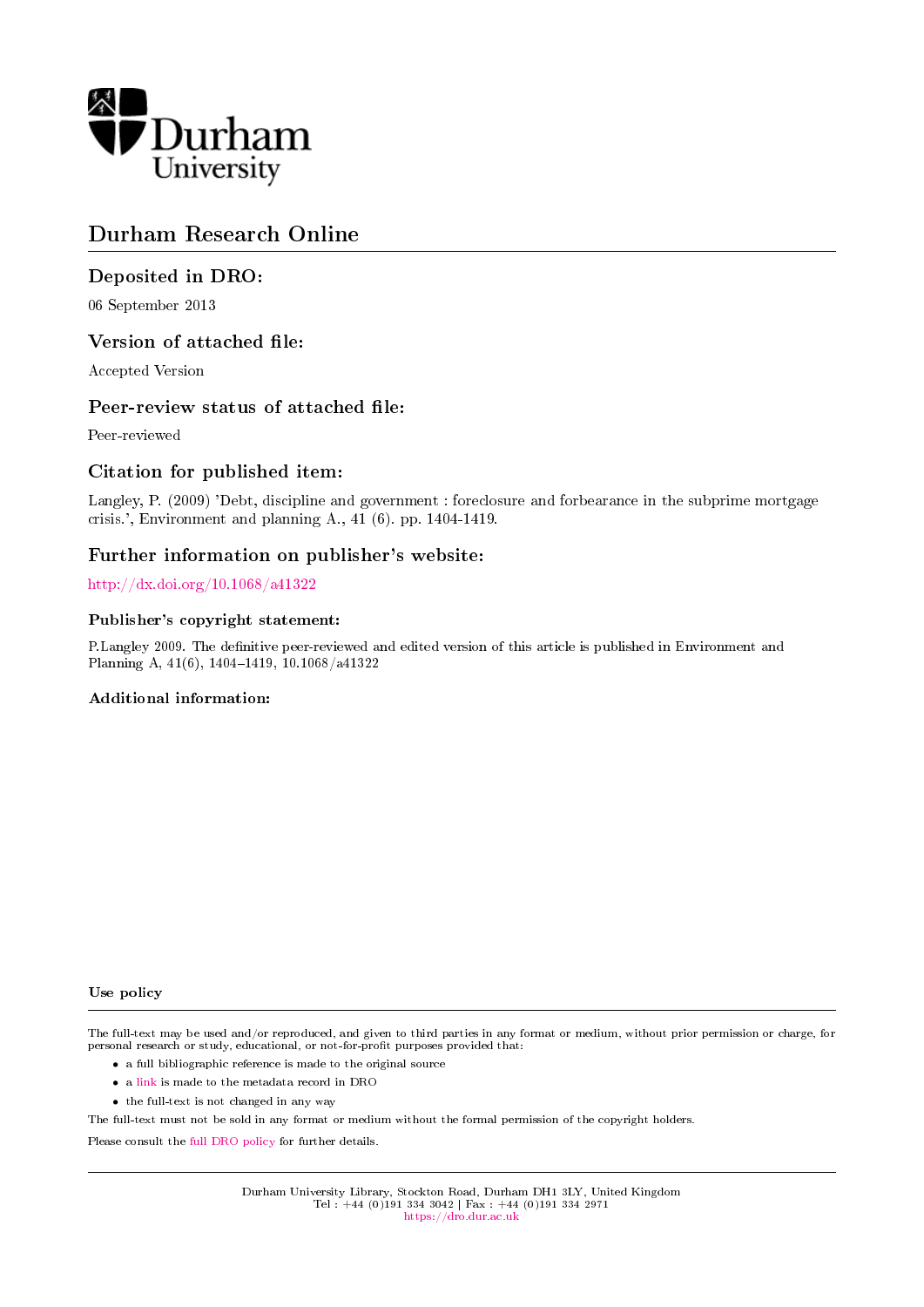*Accepted for publication in Environment and Planning A. Forthcoming June 2009*

# **Debt, Discipline and Government:**

# **Foreclosure and Forbearance in the Sub-Prime Mortgage Crisis**

Dr Paul Langley

Senior Lecturer in Politics

School of Arts and Social Sciences

Northumbria University

Newcastle-upon-Tyne

NE1 8ST

United Kingdom

Email: [paul.langley@unn.ac.uk](mailto:paul.langley@unn.ac.uk)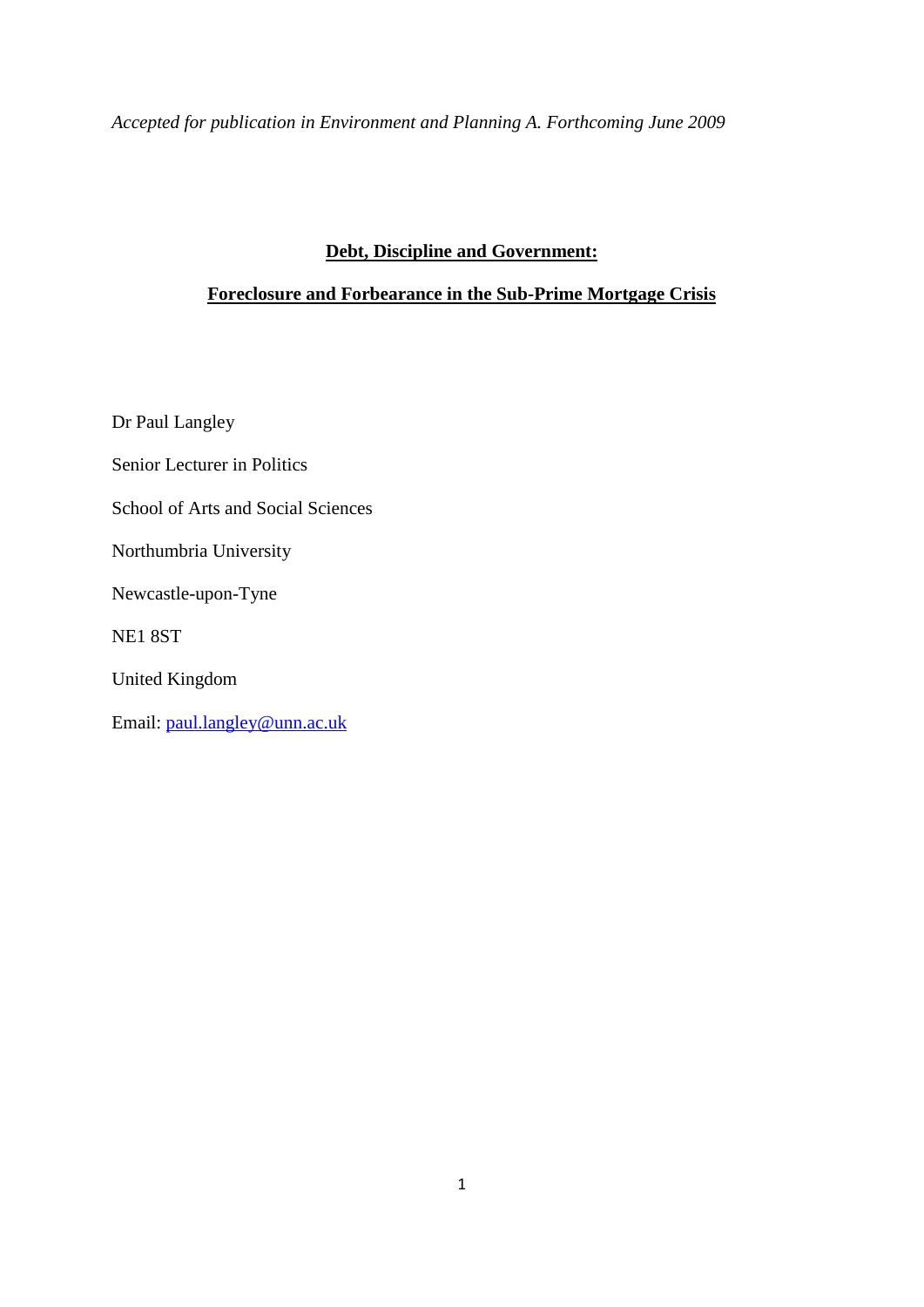#### **Debt, Discipline and Government:**

#### **Foreclosure and Forbearance in the Sub-Prime Mortgage Crisis**

#### **Abstract**

The extensive punishment of debtors through foreclosure, and Federal and state support for forbearance by lenders and loan servicers, are key features of the sub-prime mortgage crisis in the United States of America. From a Foucauldian perspective, foreclosure and forbearance give rise to questions about the production and reproduction of sub-prime mortgage debt through disciplinary and governmental power relations, questions that are neglected in the dominant understanding of sub-prime as an anomalous and unregulated market realm where predatory lenders preyed on borrowers. In addressing these questions, a two stage argument is made. First, sub-prime is shown to have been largely unexceptional in the ways in which it was governed as a legitimate and highly profitable part of a mass mortgage market prior to the crisis: legal processes of foreclosure combined with disciplinary technologies for the calculation of risk and the calling-up of responsible, entrepreneurial and self-disciplined financial subjects. Second, it follows that forbearance, as an apparently progressive response to the crisis, is actually deeply ambivalent and more politically problematic than activists and supporters typically acknowledge. Forbearance does suspend disciplinary norms, opening-up space for disagreement over whether lenders should be coresponsible with borrowers for the reproduction of mortgages into the future. But, simultaneously, forbearance closes-down the prospects for co-responsibility beyond immediate debt rescheduling, and reinforces the legal, calculative and self-disciplinary operation of power.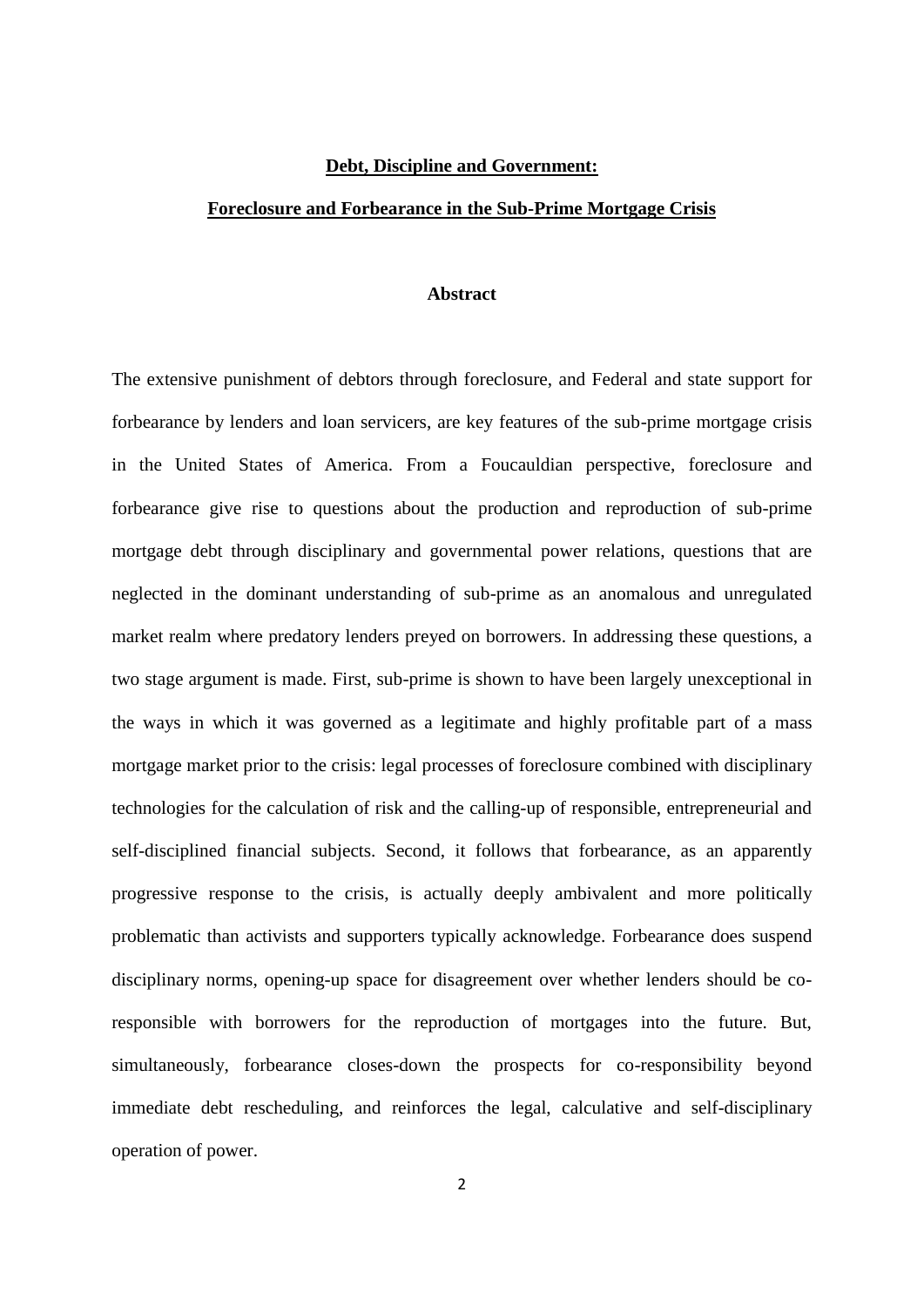### **Debt, Discipline and Government:**

## **Foreclosure and Forbearance in the Sub-Prime Mortgage Crisis**

## **Introduction: 'About 1 in 11 mortgageholders face loan problems'**

According to the Mortgage Bankers Association's (MBA) National Delinquency Survey of June 2008, and based on their quarterly monitoring of a sample of 44 million mortgage loans, 'about 1 in 11 mortgageholders face loan problems' in the United States of America (US) (Bajaj and Grynbaum 2008).<sup>1</sup> Although the majority of these struggling mortgagors have missed a monthly repayment and are therefore categorised as 'delinquent' by lenders, a sizeable number are said to be 'in default' as their delinquency stretches over 90 days or more. Most disturbing, however, are the large and increasing number of mortgagors who, having passed through default, are being punished through 'foreclosure'. Foreclosure is the legal process through which lenders and loan servicers exercise a right to sell, or to repossess ownership of, the property which has been pledged as security for a mortgage. The June 2008 levels of mortgage non-payment are the highest since the MBA first undertook their Survey in 1979, and represent a sharp turnaround from 2006 when delinquency, default and foreclosure were all at their lowest recorded levels.

Beneath the aggregate figures for delinquency, default and foreclosure, the MBA's Survey includes measures by loan-type (e.g. prime, sub-prime), product-type (e.g. fixed rate, adjustable rate), and state. As might be expected, these measures show that rates of delinquency, default and especially foreclosure are much higher in the 'sub-prime' sector of the market which concentrates on 'high risk' borrowers with low, irregular or unverifiable

**.** 

<sup>&</sup>lt;sup>1</sup> http://www.mortgagebankers.org/ResearchandForecasts/ProductsandSurveys/NationalDelinquencySurvey.htm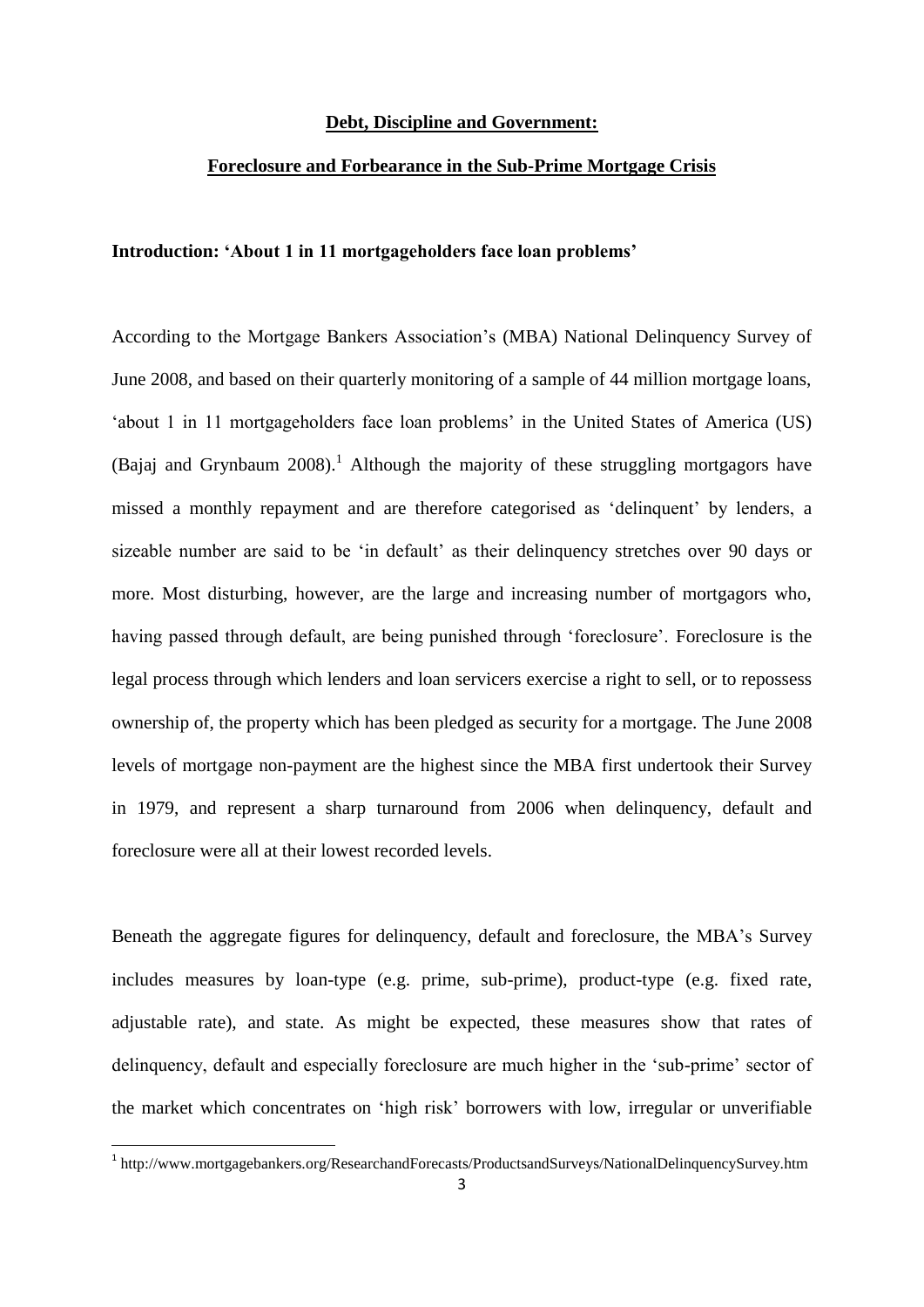incomes (such as workers on temporary employment contracts or the self-employed) and/or those with poor credit histories and scores (as a consequence of no borrowing record, past failures to meet obligations or bankruptcy). Borrowers with adjustable rate mortgage products (ARMs) taken out before mid-2007 are, in particular, also experiencing major problems keeping up with their repayments. Most prevalent in the sub-prime sector, ARMs feature an introductory or 'teaser' period of low interest rates for two or three years at their outset, and then reset to much higher rates. ARMs were relatively unproblematic back in 2006 when house prices continued to rise, interest rates remained low, and remortgaging before the terms of existing ARMs reset was relatively easy.

The Survey finds, furthermore, that one-third of all mortgages presently in default or foreclosure are geographically concentrated in California and Florida. Add Texas, Michigan and Ohio, and these five states account for more than half of all foreclosures. Such spatial patterns were already becoming visible in late 2006 and, as Dan Immergluck (2008) suggests, are the result of a complex interplay of dynamics in which the geography of local housing and mortgage markets, and of state-level differences in foreclosure law, loom large. It is no accident, then, that recent punishment through foreclosure has been spatially concentrated in California's metropolitan areas, for example. California has legal provision for non-judicial foreclosure processes which are relatively quick and cheap to exercise for lenders and loan servicers. Moreover, when purchasing a new home or remortgaging to release equity in the context of especially rapid house price increases that far outstripped income growth, both prime and sub-prime borrowers in the golden state took up ARMs and other so-called 'affordability products' from the first years of the new millennium. During 2006, for instance, more than three-quarters of mortgages written in California were ARMs. This far outstripped the proportion of ARMs within mortgage lending nationally (one-quarter) and, in part,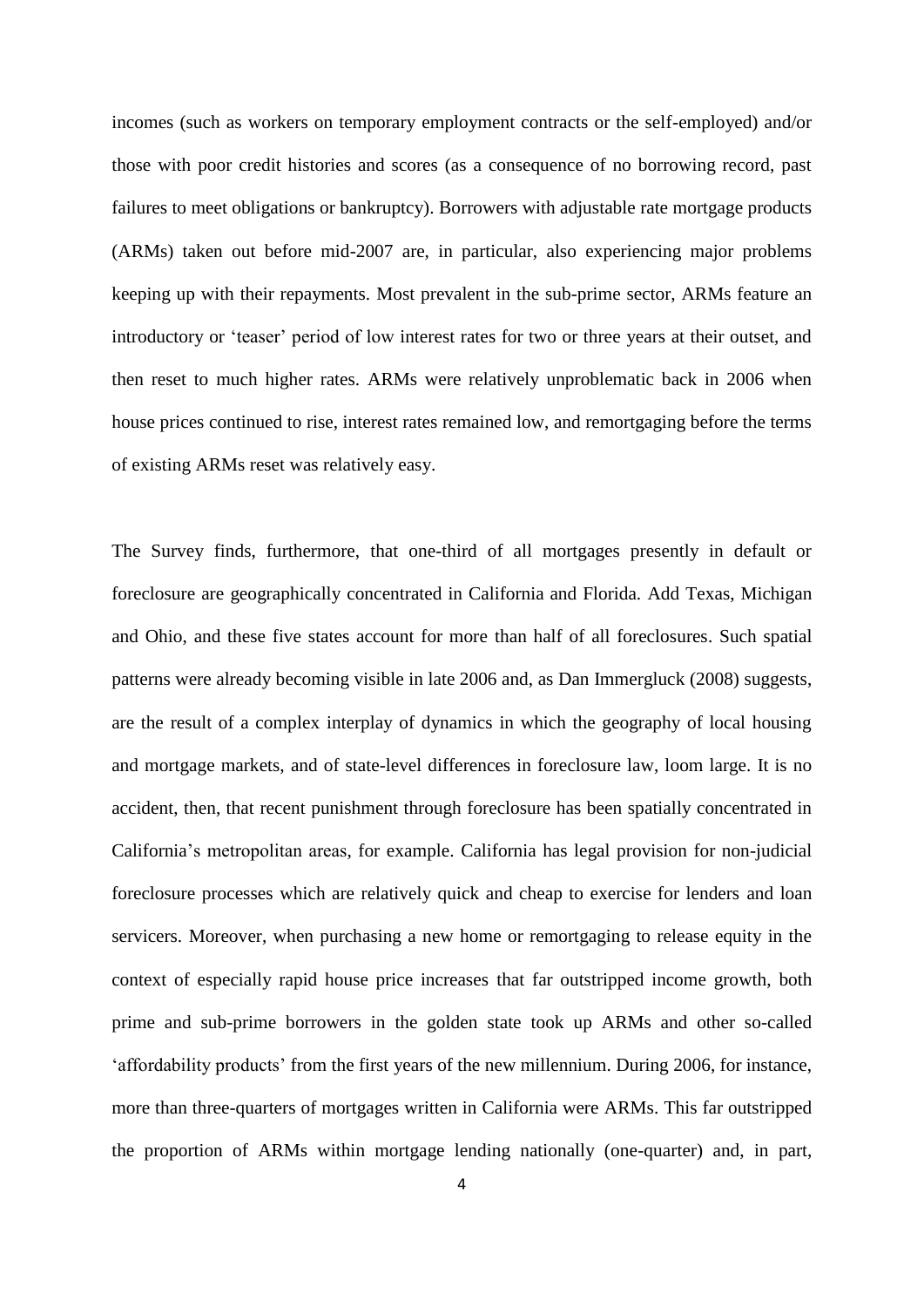reflected the notably strong consolidation of sub-prime broking and lending in California (Bajaj and Nixon 2006a, 2006b). It has also been in California that house prices have fallen most sharply since their peak in April 2007 (Economist 2008). But headline state-level figures obscure local pockets of intense urban concentration. So, while around 1 in 450 mortgagors nationally are presently being punished through foreclosure, this ratio rises to 1 in 130 in the golden state as a whole and to 1 in 25 in Stockton, California (Clark 2008).

The scale of mortgage repayment problems, their concentration in the sub-prime sector and in certain states and cities, and projected further increases in foreclosure rates as house prices continue to fall and ARMs reset have, given their disastrous systemic consequences for housing markets going forward, provoked Federal and state initiatives in support of forbearance. 'Forbearance' implies tolerance, moderation, leniency and even forgiveness by lenders or, as is the case in sub-prime and other securitised mortgages, by loan servicers. It can take many forms, but usually refers to a set of arrangements negotiated on an individual basis to reschedule and modify a debtor's outstanding obligations. Federal and state support for forbearance is, then, far from the norm in mortgage markets where repayments are the responsibility of borrowers. Yet, the standard operating procedures of the Federal Housing Administration (FHA) were transformed in August 2007 by the Bush administration's FHASecure programme, making it possible for the FHA to insure the new mortgages of some selected delinquent borrowers for the first time. The role of the FHA in supporting forbearance was expanded further as part of the American Housing Rescue and Foreclosure Prevention Act of July 2008. The Act grants authority to the FHA to insure up to \$300 billion worth of refinanced mortgages, and thereby provides this otherwise self-financed institution with a huge public subsidy. July 2008 also saw modifications to local foreclosure laws in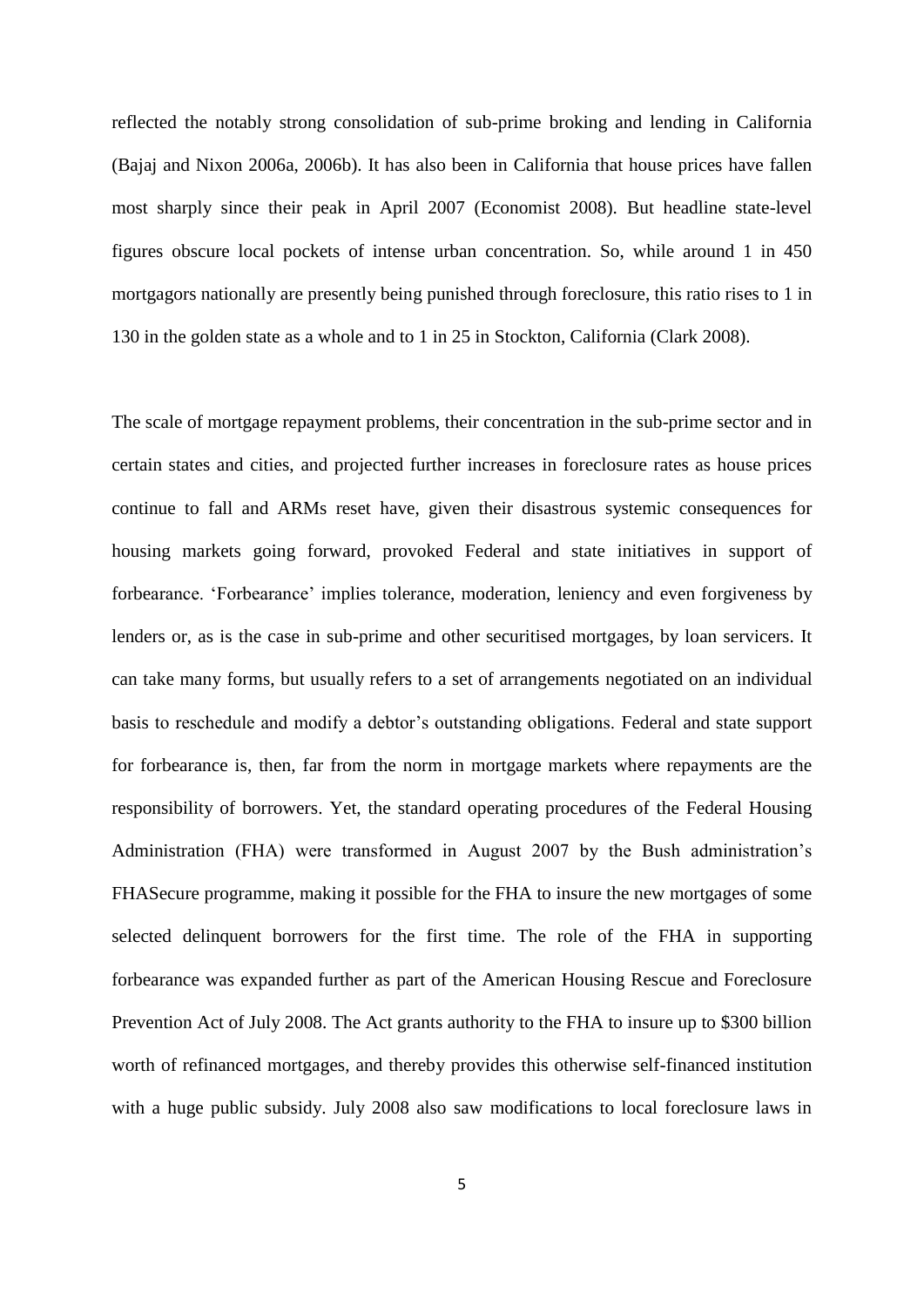California, such that loan servicers are now required to exhaust all avenues in order to contact borrowers and negotiate forbearance before foreclosing.

This article responds, then, to rising foreclosure rates and Federal and state support for forbearance as key features of the sub-prime mortgage crisis. Specifically, the article seeks to address questions about the production and reproduction of sub-prime mortgage debt through disciplinary and governmental power relations that, from a broadly Foucauldian perspective, arise out of a focus on foreclosure and forbearance. Such questions are neglected in the dominant understanding of sub-prime as an anomalous and unregulated market realm where predatory lenders and brokers, with the support of the dubious wizardry of Wall Street, preyed on borrowers (see Langley 2008a, 2008b). For policy-makers, this understanding of sub-prime has licensed crisis management, including support for forbearance, and targeted regulatory initiatives. For academics and activists, meanwhile, the differentiation of subprime is crucial to critique and calls for action. Here predatory lending is cast, for example, as exploiting African Americans and Hispanics in particular who, 'included' in mortgage markets for the first time as the sub-prime sector expanded, are now losing their homes (e.g. Wyly et al. 2006; Wyly et al. 2007). The relational representation of sub-prime as an exceptional realm in US mortgage markets is, however, problematic. It works explicitly or implicitly to shore-up the legitimacy of mainstream lenders and borrowers. And, as such, it thereby disables a genuinely pluralist and ethical politics which might 'call some comforts of identity into question' in order to 'cultivate reciprocal respect across difference' and 'negotiate larger assemblages to set general policies' (Connolly 2002: *xiv*, *xxvi*).

A two stage argument is made below that develops in turn across the main sections of the article. First, while there can be little doubt that sub-prime lenders and brokers escaped the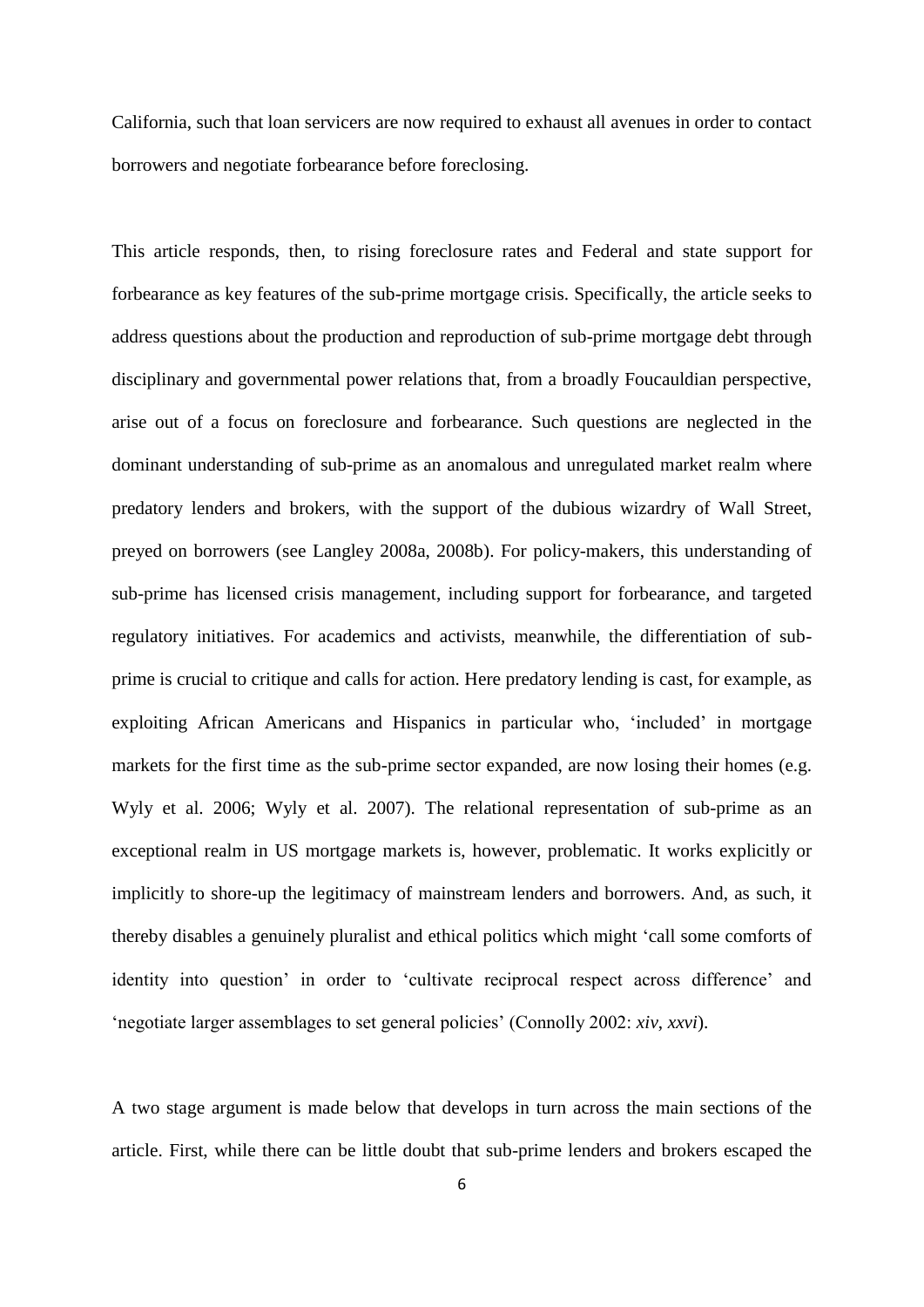regulatory reach of Federal agencies, the opening section of the article argues that sub-prime was largely unexceptional in the ways in which it was governed as a legitimate and highly profitable part of a mass mortgage market prior to the crisis. Taking inspiration from the later work of Michel Foucault (1979, 2003, 2004, 2007) in particular, both prime and sub-prime mortgages are shown to have been administered through a disciplinary and governmental assemblage. This combined legal techniques for the punishment of debtors, namely foreclosure, with credit scoring and risk-based pricing as disciplinary and calculative technologies of risk. It also featured the calling-up of new forms of responsible but entrepreneurial financial self-discipline, and mortgagors as leveraged investor subjects.

Second, although Federal support for forbearance is quite remarkable when viewed against the backdrop of the long history of popular credit and seems to be a progressive response to the crisis, the remaining section of the article argues that forbearance is actually deeply ambivalent and more politically problematic than activists and supporters typically acknowledge. Widespread forbearance is certainly necessary in order to prevent large numbers of sub-prime borrowers from losing their homes. It also suspends the disciplinary norm of foreclose and punish, and thereby opens-up political space for disagreement over whether lenders should be co-responsible with borrowers for the reproduction of mortgages into the future. That primary responsibility for the reproduction of debt relations is always and everywhere the preserve of borrowers, and not lenders, is deeply engrained in financial economies and is central to the power, privilege and profits of lenders (Gelpi and Julien-Labruyère 2000). In contrast, Federal support for forbearance would seem to indicate social and collective responsibility for sub-prime mortgages, and would seem to hold out hope for cities and regions that face the prospect of devastation by foreclosures. But, as I will show, the legal, calculative and self-disciplinary form taken by forbearance arrangements ensure not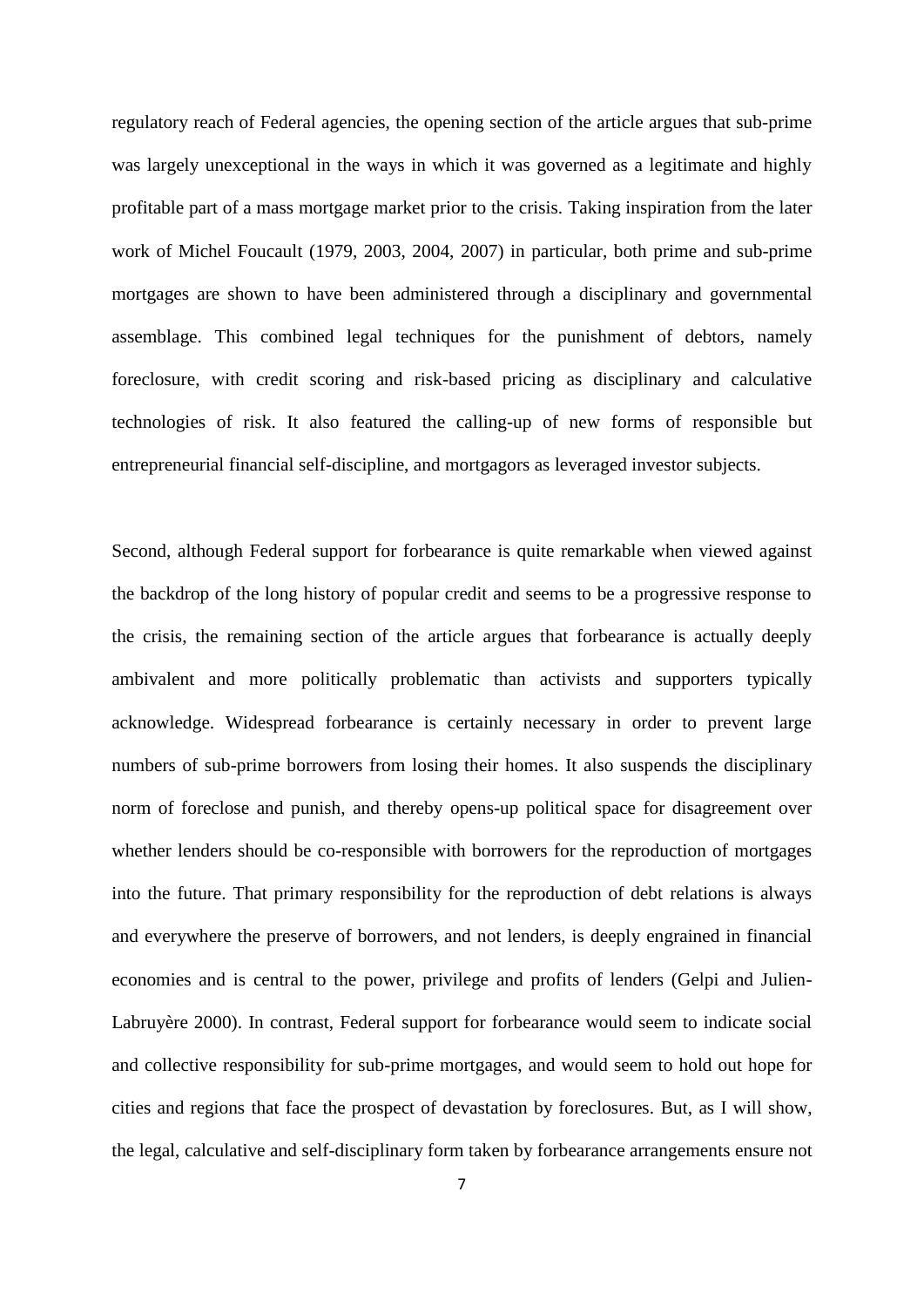only that forgiveness is limited to those judged to be deserving, but that the political prospects for co-responsibility between lender and borrower are simultaneously closed-down. In sum, forbearance initiatives are as much a continuation in the administration of a mass mortgage market as they are an exceptional political opportunity to question the operation of disciplinary and governmental power.

## **The Government of Sub-Prime**

As crisis has hit US mortgage markets and the sub-prime sector in particular, legal processes of foreclosure that punish those who fail to keep up their repayments have come sharply into view. But a focus on foreclosure as a starting point for inquiry into sub-prime quickly begins to trouble the understanding of this sector of the mortgage market that has come to prevail in the wake of the crisis. Can the relational representation of sub-prime as an aberrational, predatory and ungoverned market realm be sustained if it shared legal processes of punishment with the mainstream market? Moreover, drawing on insights from the later work of Michel Foucault (1979, 2003, 2004, 2007), legal processes of foreclosure can be understood as but part of a wider and decentralized set of disciplinary and governmental power relations. As Rose and Valverde (1998) summarize, the privileged place of law in the administration of populations can be thought of as a reflection of a particular sovereign and centralized form of power which has been displaced but not evaporated in modern liberal societies. In their terms, 'the legal complex' has 'become welded to substantive, normalizing, disciplinary and bio-political objectives having to do with the re-shaping of individual and collective conduct in relation to particular substantive conceptions of desirable ends' (p. 543). So, although sub-prime lending was relatively distinct in that it escaped much of the Federal regulation and supervision that applied to mainstream mortgage lending (Rushton 2007), I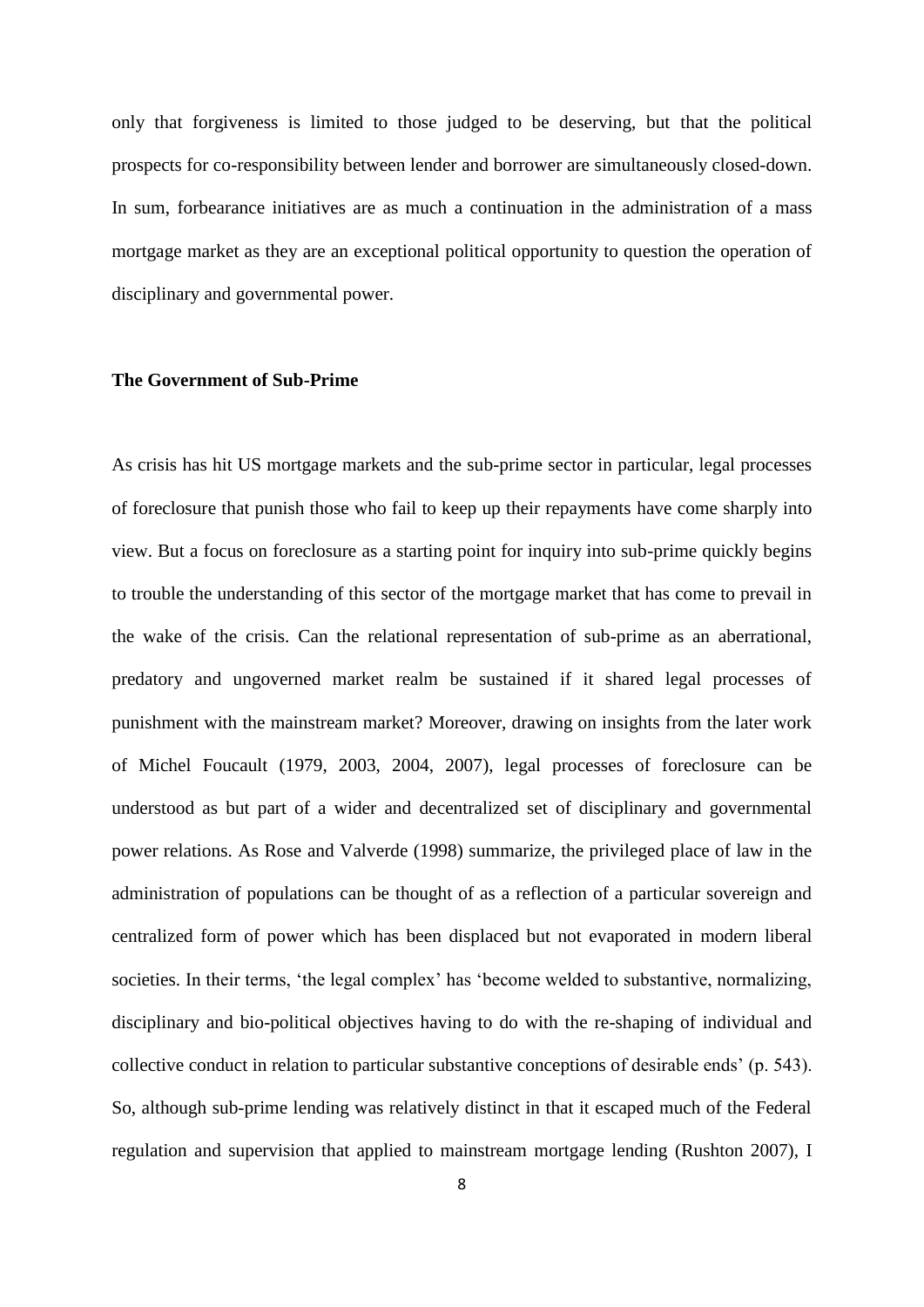will show in this section that both prime and sub-prime were nonetheless governed through apparatus, at work in a mass mortgage market, that combined legal processes of punishment, disciplinary and calculative technologies of risk and self-disciplinary performances.

#### *Law, deviance and arrears management*

Across centuries, law has occupied a pivotal role in the punishment of debtors as 'deviants', ensuring the actual delivery of a pound of flesh to creditors as was the case during the Roman Empire, for instance. Law was also central to the brutal imprisonment of debtors through to the mid-nineteenth century in Anglo-America, contributing to what Felix Driver (1993) calls the projects of 'moral regulation' which were key in combining the government of territory with the management of individual conduct during the early-modern period. Although no longer marked by punishment through incarceration, the law continues to morally regulate deviants in today's mass mortgage market in the US through the foreclosure processes that have devastating and degrading consequences for those who do not keep up their repayments.

The law governing foreclosure varies substantially across states, with the principal difference being whether or not judicial foreclosure is required (Edmistow and Zalneraitis 2007). Under the terms of a non-judicial foreclosure, and confronted by a mortgagor who is failing to keep up their repayments, a lender or loan servicer exercises the power of sale clause that is written into the mortgage deed of trust. To be clear, it is not the law but judicial process that is absent here, as foreclosure is, in effect, preauthorized under law. If a mortgage deed of trust does not include a power of sale clause, then the lender or loan servicer is compelled to take a deviant debtor to a local court in a process that begins with a creditor filing of a motion ('complaint to foreclose') to repossess (take ownership of) or sell a home on the basis of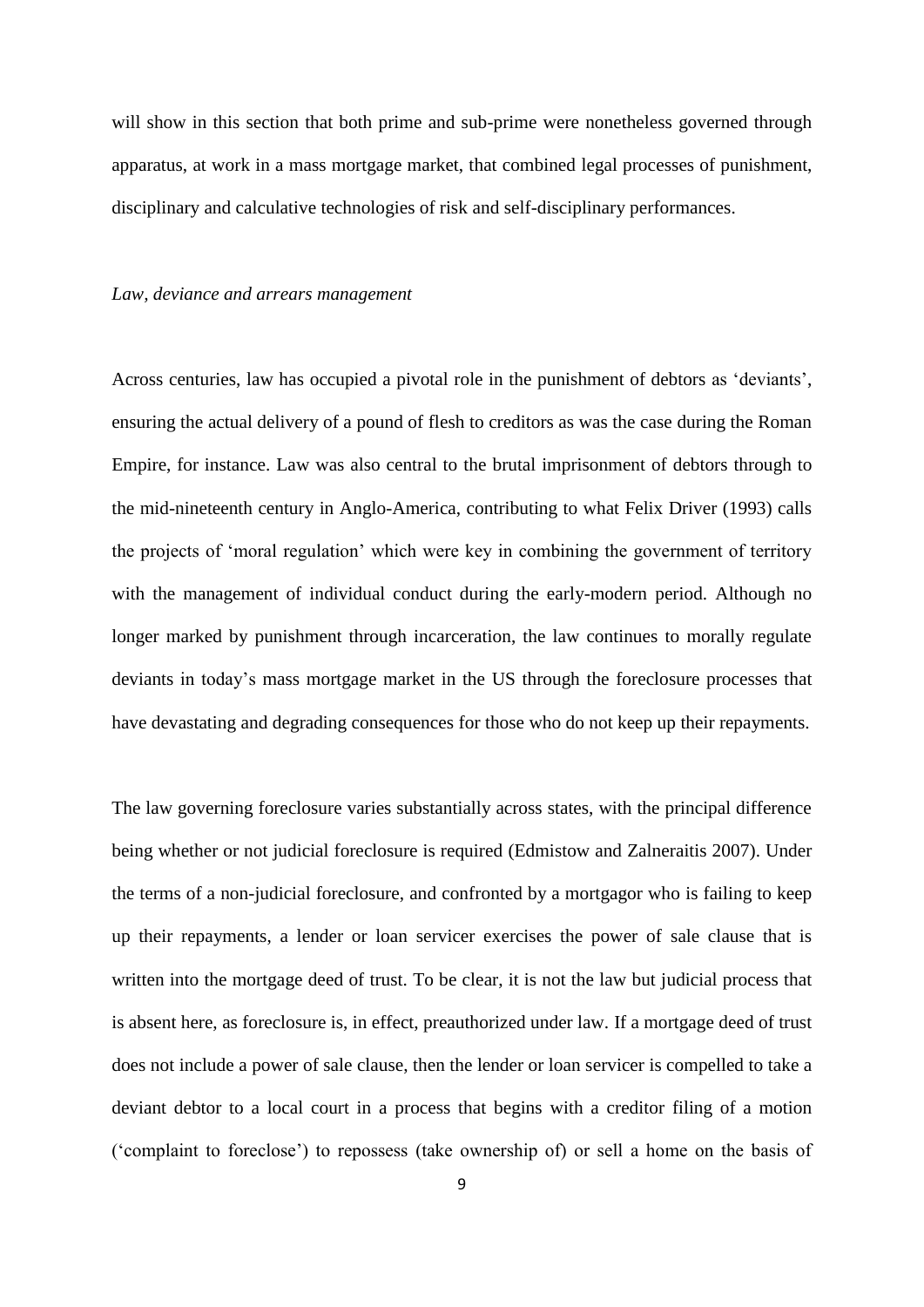'certified default'. The debtor is given a specified period of time known as 'pre-foreclosure' to 'answer' the motion by meeting their outstanding obligations, selling their home to a thirdparty in order to make those payments, or objecting to it on a range of grounds. If no successful 'answer' results, a repossession or point of sale is eventually reached. Lenders typically repossess homes with the intention of selling them on the open market at a later date. Alternatively, the immediate sale of a foreclosed home is conducted under the auspices of the court, usually by the sheriff's office, such that an auction resulting from judicial foreclosure proceedings is sometimes known as 'a sheriff's sale'.

The spectre and stigma of foreclosure was certainly normalised in the government of subprime mortgage networks. The sub-prime sector in many ways exemplified a wider set of tendencies in the recouping of debts from deviants that, as Burton (2008) highlights, have taken hold as a mass financial market has consolidated. Rather than adopting organisational approaches to arrears management that either reschedule on a case-by-case basis and only make recourse to the courts when a debtor deliberately avoids repayment, or which keep legal costs to a minimum by pursuing carefully chosen cases, lenders in general now tend to employ a 'one-size-fits all' model. This takes a standardised approach to all debtors, regardless of the individual circumstances that led to their delinquency and default (Burton 2008: 121-2). Moreover, the one-size-fits-all model of arrears management is, in effect, further reinforced as 'in-house debt collection departments' increasingly give way to a 'debt sale market in personal finance' (Burton 2008: 123). Here 'bad loans' are sold to third-party law firms and other intermediaries that specialise in recouping debts through the courts.

In US sub-prime networks, the growth of an extremely well-developed 'debt sale market' has built-up around loan servicer firms in particular. Loan servicers collect payments on behalf of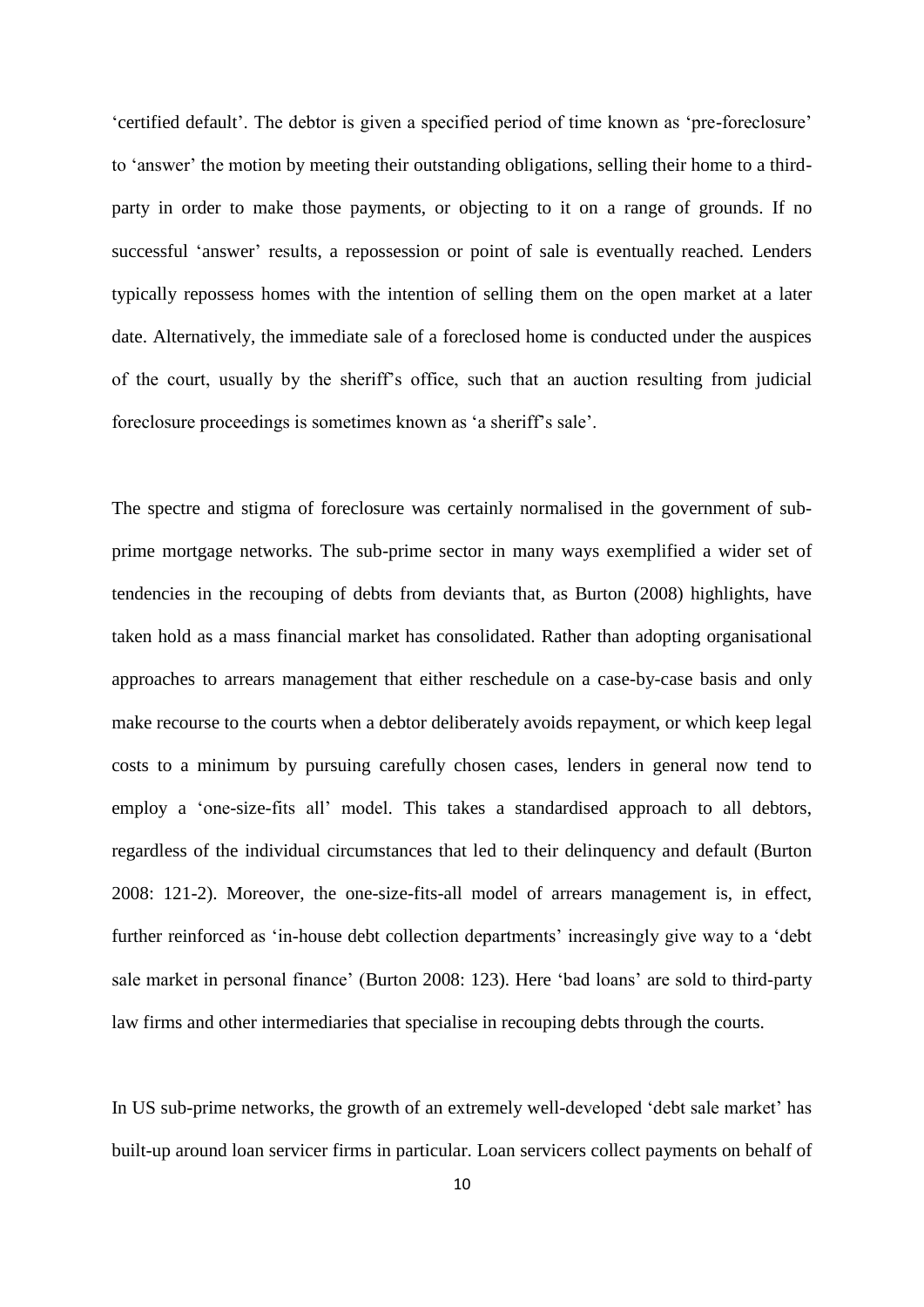a lender or, much more typically, are hired by trustees under a mortgage-backed securitisation programme to collect and distribute payments on behalf of investors. Servicers accumulate profits from three principal sources: they receive a flat-fee for each loan included within the pool of securitised mortgages for which they are responsible; they generate socalled 'float income', that is, the interest earned during the brief period between the collection of borrowers' repayments and their distribution to investors; and they charge debtors a range of default fees. As critics of mortgage servicers claim, incentives are thus present that discourage forbearance by mortgage servicers and encourage foreclosure (Porter 2007). Forbearance is not covered by the flat-fee per loan which is received by mortgage servicers, and is time-consuming and costly. Despite default fees, then, mortgage servicers are likely to rapidly pursue foreclosure. This, in turn, typically leads the mortgage servicer to sell-on the bad mortgage or to hire a specialist default/foreclosure services company who, in their turn, hire local counsel to litigate the judicial foreclosure process where this is necessary. For example, Fidelity National Default Solutions, one of the largest foreclosure service companies, provides services to 19 of top 25 residential mortgage servicers and 14 of the top 25 sub-prime loan servicers (Morgenson and Glater 2008). Foreclosure firms maximise their revenues through the speed and volume of the foreclosure cases that they successfully carry forward, and through the spurious fees (e.g. eviction and appraisal charges) that they charge to those who they file against.

## *Credit scoring, discipline and risk-based pricing*

What of the extra-legal apparatuses that also governed both prime and sub-prime mortgage markets? As a growing body of research by geographers and social scientists has begun to explore, credit referencing and scoring feature strongly in the consolidation of mass financial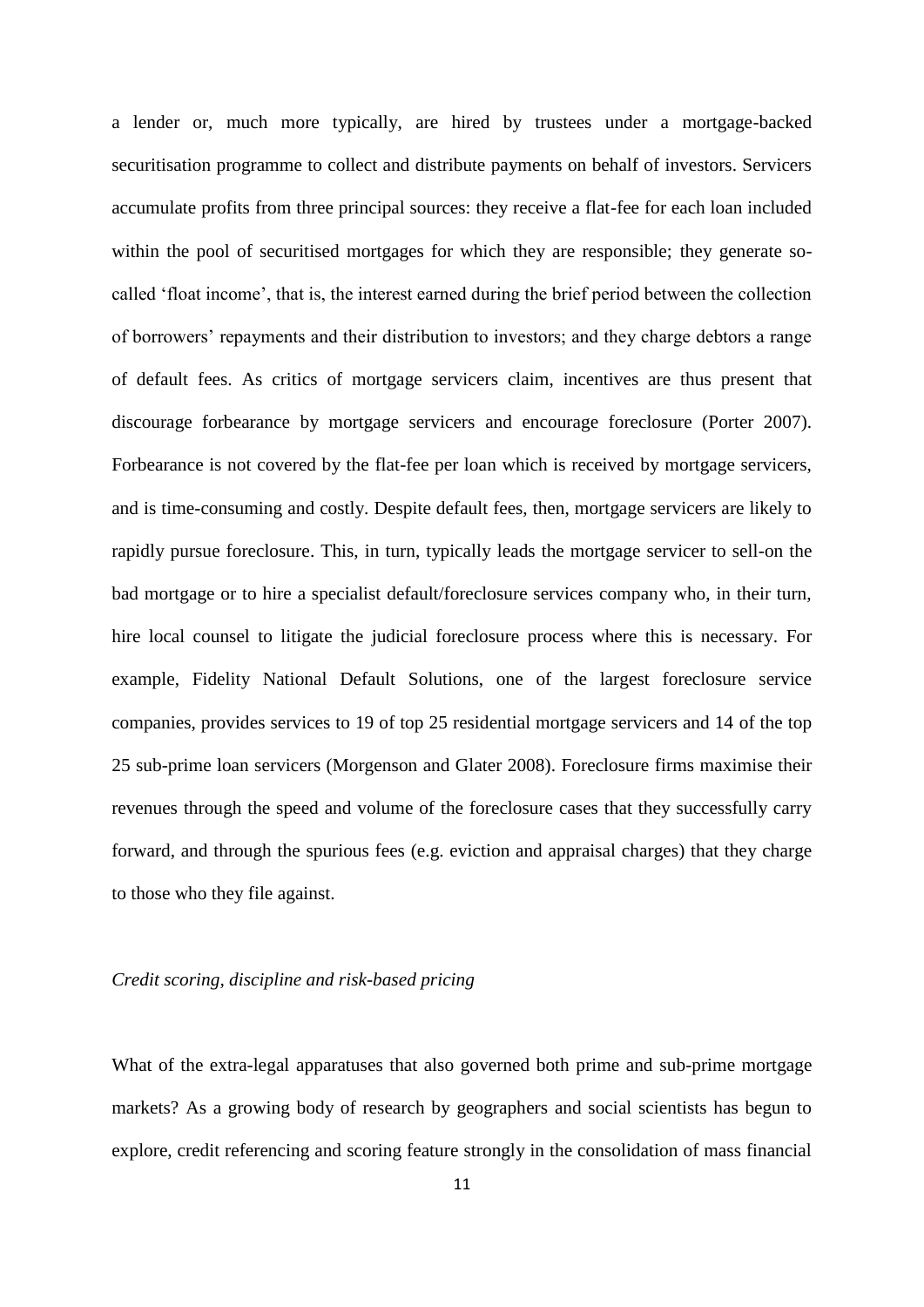markets (e.g. Leyshon and Thrift 1999; Marron 2007). As a response to the inherent problems of forging trust in dispersed and decentred markets, the apparently scientific and objective calculations of credit scoring by the principal agencies (Experian, TransUnion, and Equifax) have come to play a disciplinary role. For Burton (2008), then, trust is largely displaced in mass financial markets by the disciplinary control and forces of synchronisation and standardisation exercised through what she characterises as the 'credit panopticon' (p. 53). As studies of contemporary bankruptcy show, the vast majority of debtors who default on obligations only do so because ill-health, unemployment and/or relationship breakdown reduce their income levels and ability to make repayments (see Sullivan, Warren and Westbrook 1989, 2000). That said, to analyse these ubiquitous calculative technologies of risk solely in terms of the disciplinary operation of power remains problematic.

In broad terms, and as Deleuze (1992) highlights, Foucault was consistently concerned with the historical peculiarities, limitations and transience of disciplinary societies which began to reach their height at the outset of the twentieth-century. While for Deleuze there is thus a need in contemporary times to talk of 'societies of control' which are in the process of replacing disciplinary societies, Foucault's (1979, 2003, 2004, 2007) work on 'biopower', 'normalisation', 'security' and 'governmentality' can be read as his attempt to capture the diffuse re-encoding of power as disciplinary societies wane (Lemke 2003). Specifically, in a mass mortgage market, the incorporation of credit referencing and scoring into underwriting standards and procedures did not serve disciplinary standardisation and the exclusion of deviants, but provided the basis for inclusion and differentiation (see Marron 2007). The agglomeration of mortgagors and would-be mortgagors as a governable population of dispersed and differentiated mass financial consumers was thus extended.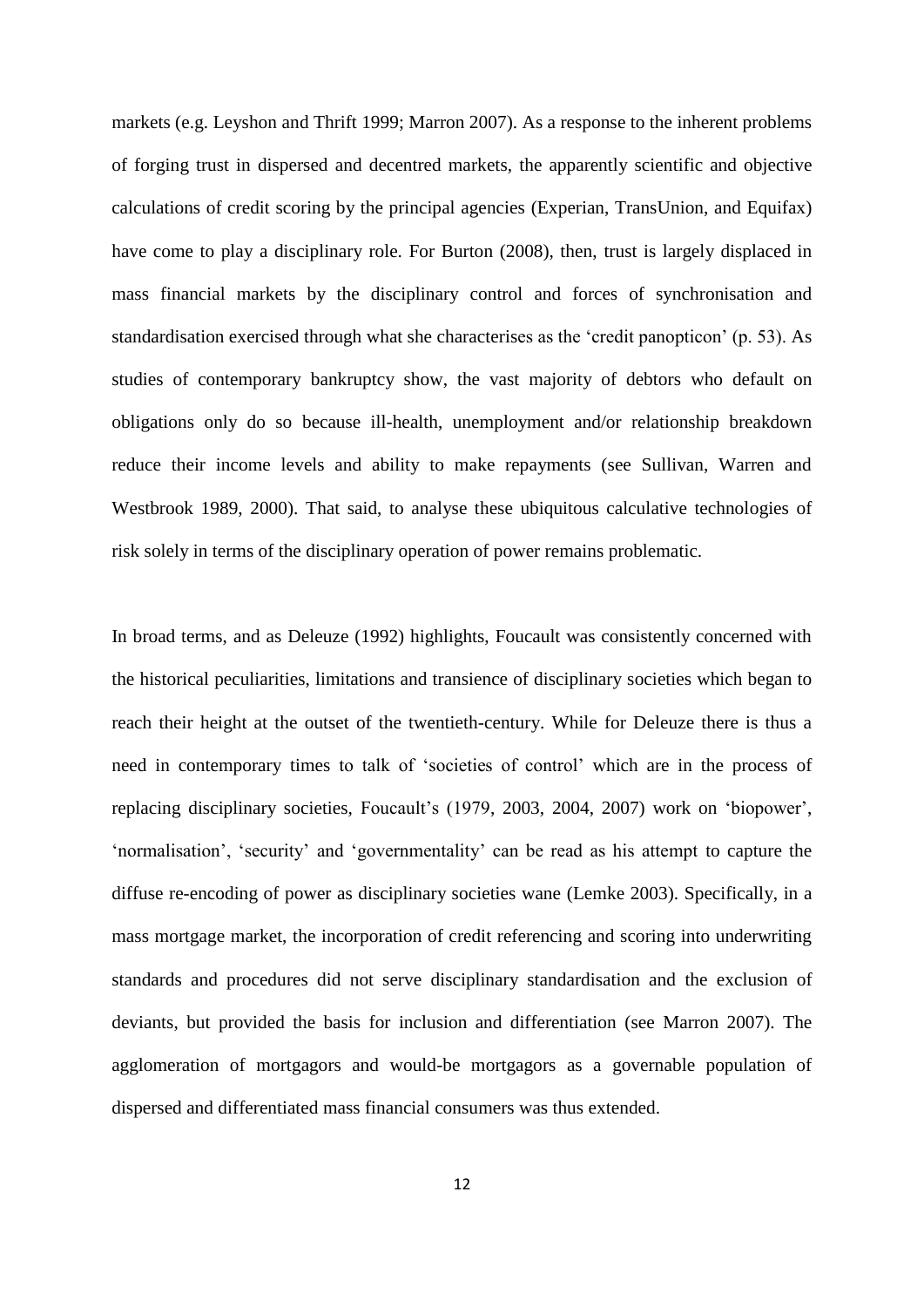Furthermore, when combined with the marketing strategies of specialist sub-prime lenders, credit scoring enabled the sorting, targeting, pricing and governing of customers through the prism of so-called 'risk-based pricing'. Sub-prime borrowers were thus categorised according to calculations as to their likelihood of default, and were charged graduated rates of interest based on these categorisations. As a broad catch-all category, sub-prime could thus include all manner of households with diverse economic and racial profiles and complex and differentiated relationships to housing and financial markets, all through the prism of risk. Risk-based pricing filled the actions of sub-prime lenders with meaning: their actions, it seemed, were grounded in calculations which ensured that it was possible to price for the future uncertainty of whether an individual borrower would meet their obligations. The charging of a considerably higher rate of interest to African American borrowers who had a poor-credit score or no trustworthy record of repayment, was, therefore, seemingly rational and beyond political questioning (Wyly et al. 2006).

The place of credit scoring and risk-based pricing in the government of sub-prime is also revealed by the course of the crisis. That risk-based pricing failed, in its own terms, to effectively price default risk has slowly come to be acknowledged by lenders, regulators and financial economists. In simple terms, the number of sub-prime mortgagors who became debtors proved to be much greater than lenders had calculated and projected. Practitioners have explained this by highlighting that the relative infancy of sub-prime networks meant that there was a lack of 'historical data' on which inferences from past statistics could be used to calculate future probabilities of default for different categories of borrower. The scrutiny and defence of risk-based pricing in the course of the crisis has thus assumed that future uncertainties could indeed be priced through vigorous calculation if sufficient 'historical data' was, or could be, stored in databases. This, however, misses the point (see Langley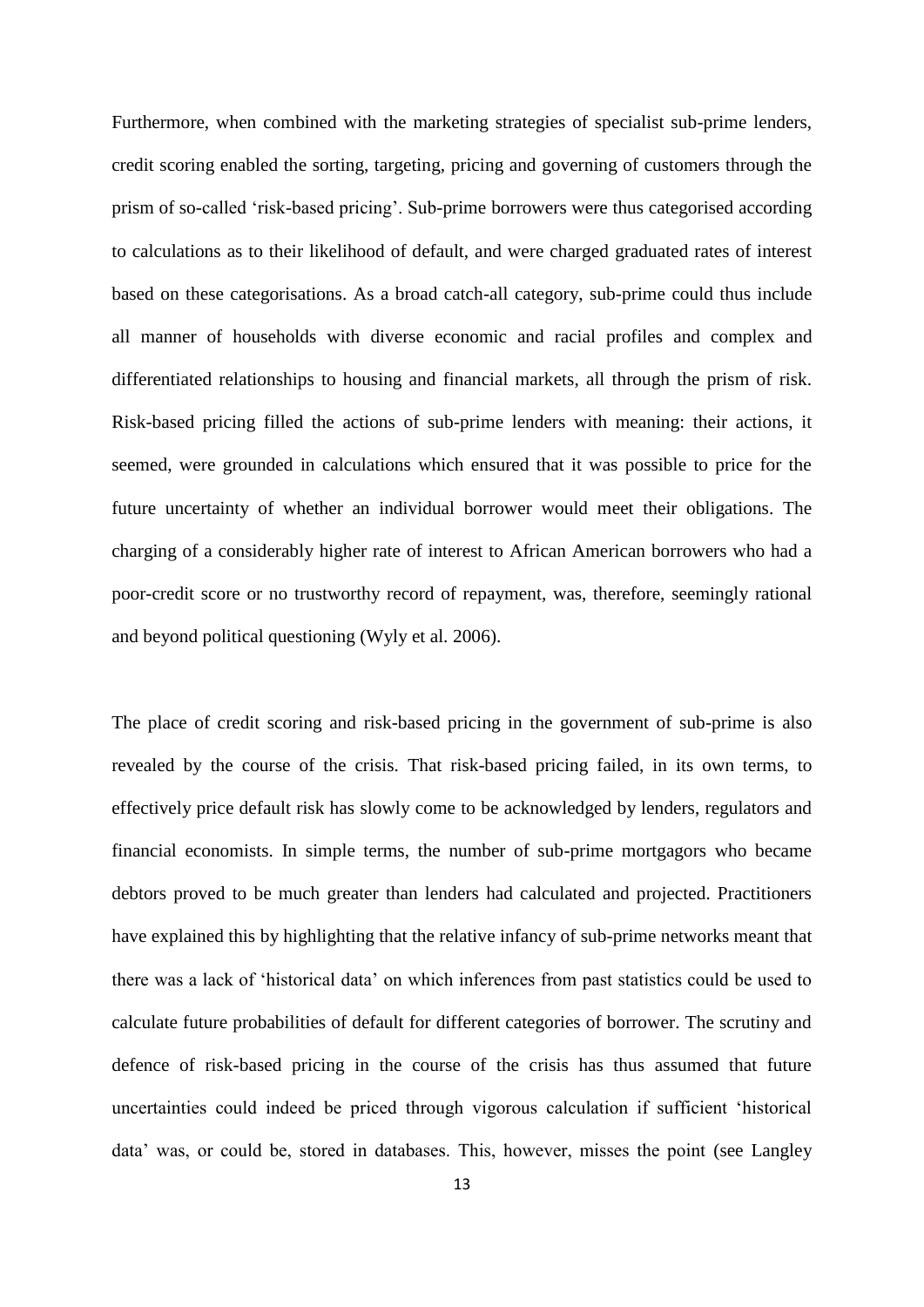2008b). Credit scoring and risk-based pricing only calculate default rates for individuals within particular and differentiated categories of borrower. They do not attempt to calculate collective future uncertainties (e.g. recession, fall in property prices, rising interest rates, increased unemployment) that will effect not only prospects for an individual borrower, but also the large numbers of borrowers on a lender's books. In the terms of those seeking to perfect the techniques of risk-based pricing (e.g. Cowan and Cowan 2004), the likelihood of 'default correlation' was not effectively dealt with by risk-based pricing in sub-prime lending.

## *Entrepreneurialism, self-discipline and leveraged investors*

Informed by Foucault's (1979) notion of 'governmentality in particular, what several authors characterise as the 'neoliberal' or '"advanced" liberal' government of the population (e.g. O'Malley 2004; Rose 1996) comes to hinge on the responsibilisation of an entrepreneurial self. In contemporary society, individuals are obliged to provide for their own freedom and security through the opportunities and entrepreneurial choices apparently offered by the market economy. As I have argued elsewhere (Langley 2008a), the government of contemporary mass financial markets can thus be seen to feature the moral, political and technological assembly of subjects who not only meet their outstanding obligations, but who also entrepreneurially manage and manipulate those obligations to maximize their freedom and security. The important other that figures in processes of identification and in establishing what it means to be a borrower is now not simply the guilty debtor who finds their material well-being, freedom and security undermined by their imprudence, but also the individual who fails to 'play the market' and expand their access to credit.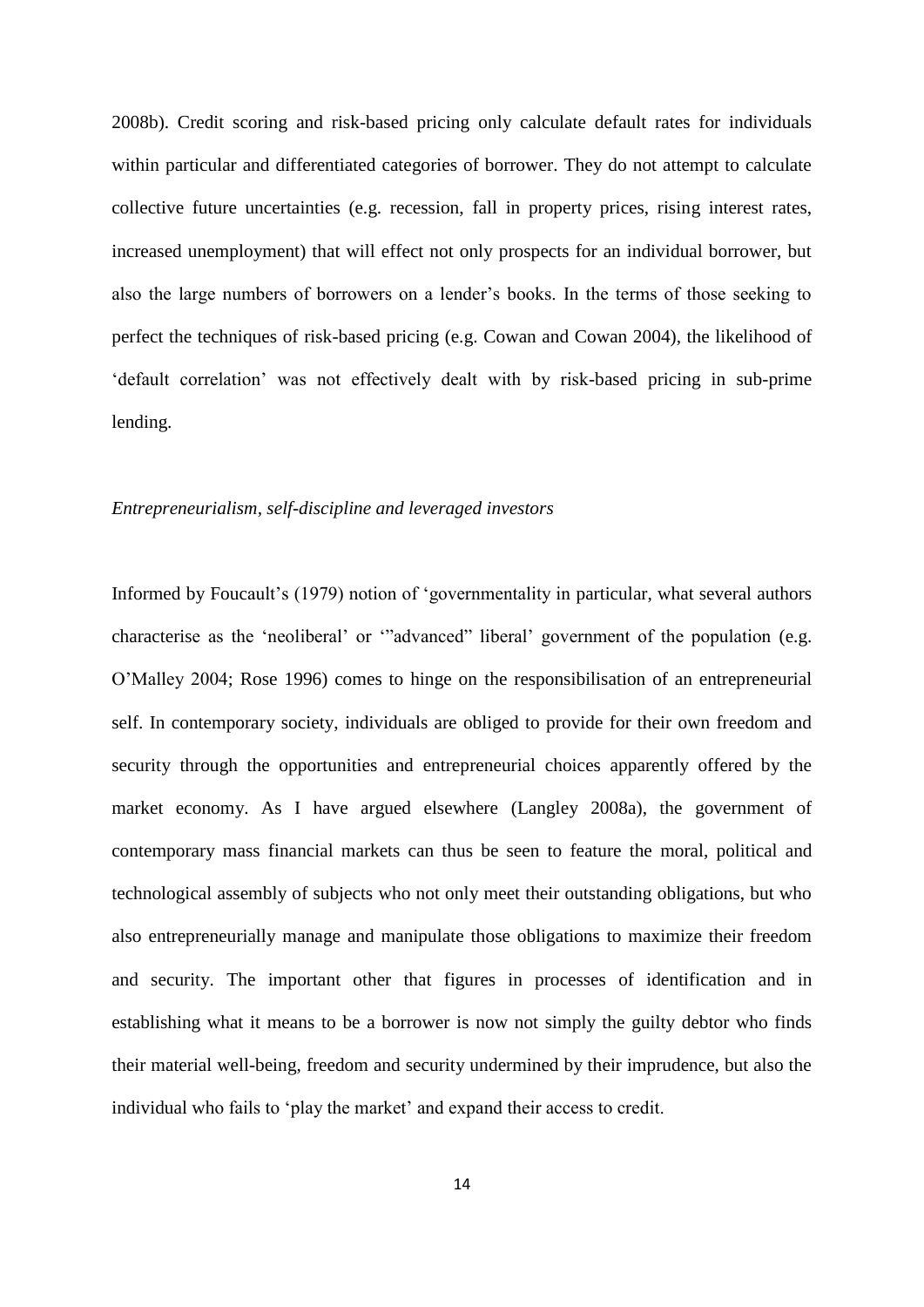In mortgage and housing markets, responsible owner-occupiers no longer simply meet their outstanding payments in order to maintain their home as a space of shelter and refuge that provides freedom and security. An important other in processes of identification does indeed remain the figure of the dependent, trapped and insecure renter who spends 'dead money' (Grey 1997). Yet, with the assembly of home-owner subjects in the context of the government of mass mortgage markets and so-called 'asset-based welfare' programmes, what matters is what kind of investment asset you own (Smith 2008; Ronald 2008). Owneroccupation by mortgagors is now not only a housing strategy, but also an entrepreneurial and financial strategy as the home becomes an object of leveraged investment. Mortgagors are called-up as leveraged investors who, while keeping up their monthly repayments, also perform a range of new financial self-disciplines. For example, mortgagors are likely to: commit a much greater proportion of their income to mortgage repayments than was the norm in the past; take-up mortgage products (e.g. interest-only, flexible) that enable them to reduce and manage repayments, at least in the short-term; move home or 'flip' at regular intervals in order to 'trade up the housing ladder' in a rising market; and actively remortgage to take advantage of favourable moves in interest rates and lenders' 'special offers'.

The assembly of leveraged investors was common to both the prime and sub-prime mortgage markets in the United States, especially as housing markets boomed. Indeed, under the guise of creating an asset-rich and Republican-voting 'ownership society', the Bush administration set out a programme in July 2002 to increase the number of minority homeowners by 5.5 million (Becker et. al 2008). Although \$200 million in Federal support for down payments was made available to first-time buyers and ambitious new goals were set for low-income lending by Government Sponsored Enterprises (GSEs) Fannie Mae and Freddie Mac, it was the sub-prime sector that, already growing at an annual rate of 25% between 1994 and 2003,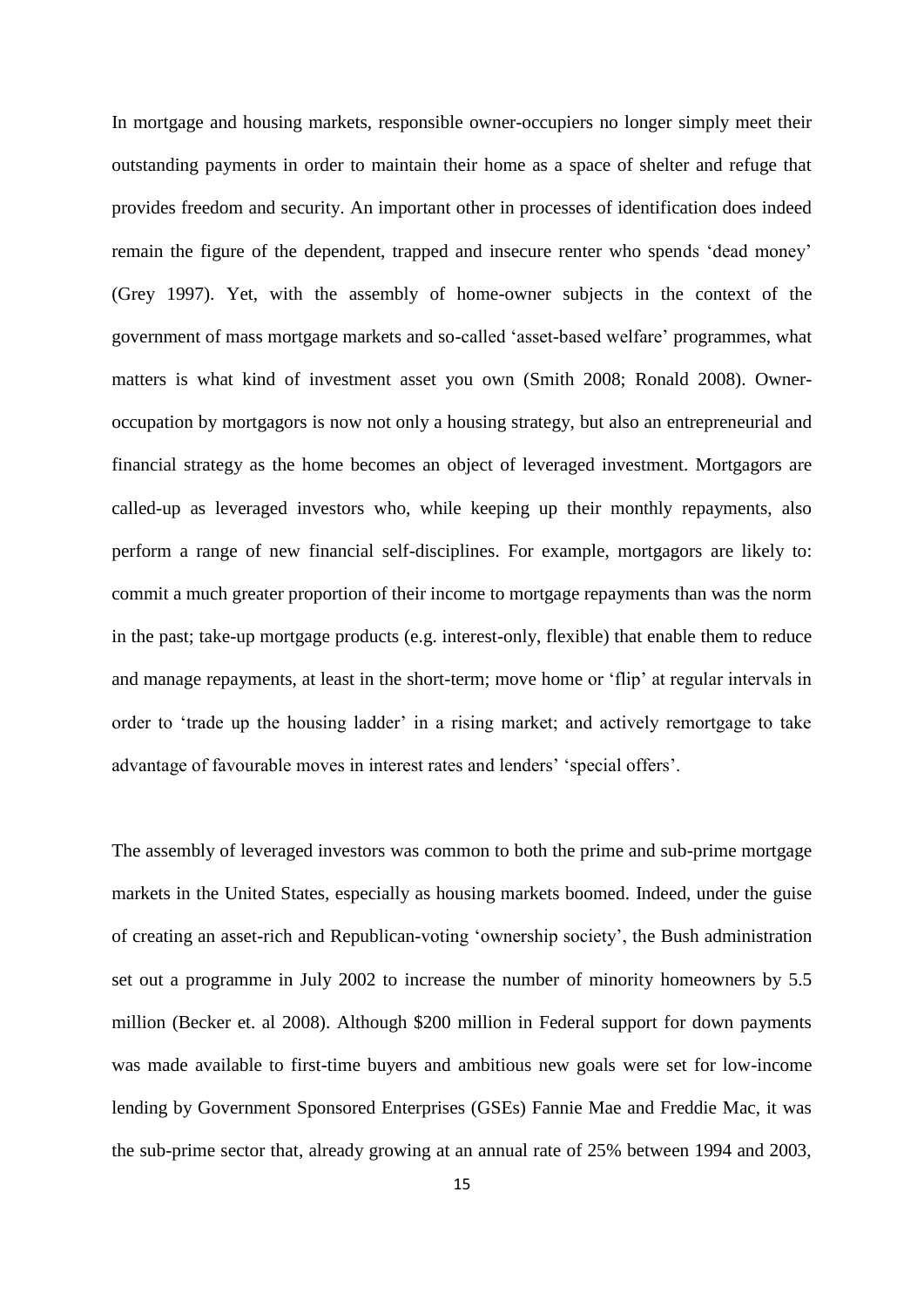provided the key to extending the asset-based welfare vision. For many low-income, African American and Hispanic would-be home-owners, getting 'a foot on the property ladder' seemed all the more pressing in a rising property market, but their largely stagnant incomes and high risk status ensured that their apparent prospects as leveraged investors turned on the availability of sub-prime mortgages.

Interest-only and adjustable rate mortgages, coming to predominate in the sub-prime sector from the first years of the new millennium (Immergluck 2008), both enabled affordability and explicitly called-up calculative and leveraged investors who embraced risk in a rising property market. Underpinning these affordability products in general, and interest-only ARMs in particular, is the assumption that house prices will rise. Reducing repayments in the short-term is thus not simply a responsible affordability strategy that enables owneroccupation, but also an entrepreneurial strategy of leveraged investment. At the same time, the entrepreneurial manipulation of outstanding obligations is an important self-discipline within an interest-only ARM, as the mortgagor will take up a 'refi' before the reset date when monthly payments rise. House price rises during the initial option period are assumed to have created equity that can be 'cashed out' to meet the future and higher repayments of a refinanced mortgage.

Within the government of sub-prime, the significance of the summoning-up of leveraged investor subjects, and of ARMs that enable leveraged investment in rising markets, was also revealed by the unfolding of the crisis. While there can be little doubt that many sub-prime mortgagors signed-up for interest-only ARM products without fully or even partly appreciating their calculative mechanics, it was nonetheless through these contradictory devices that borrowers became severely exposed to interest rate and house price uncertainties.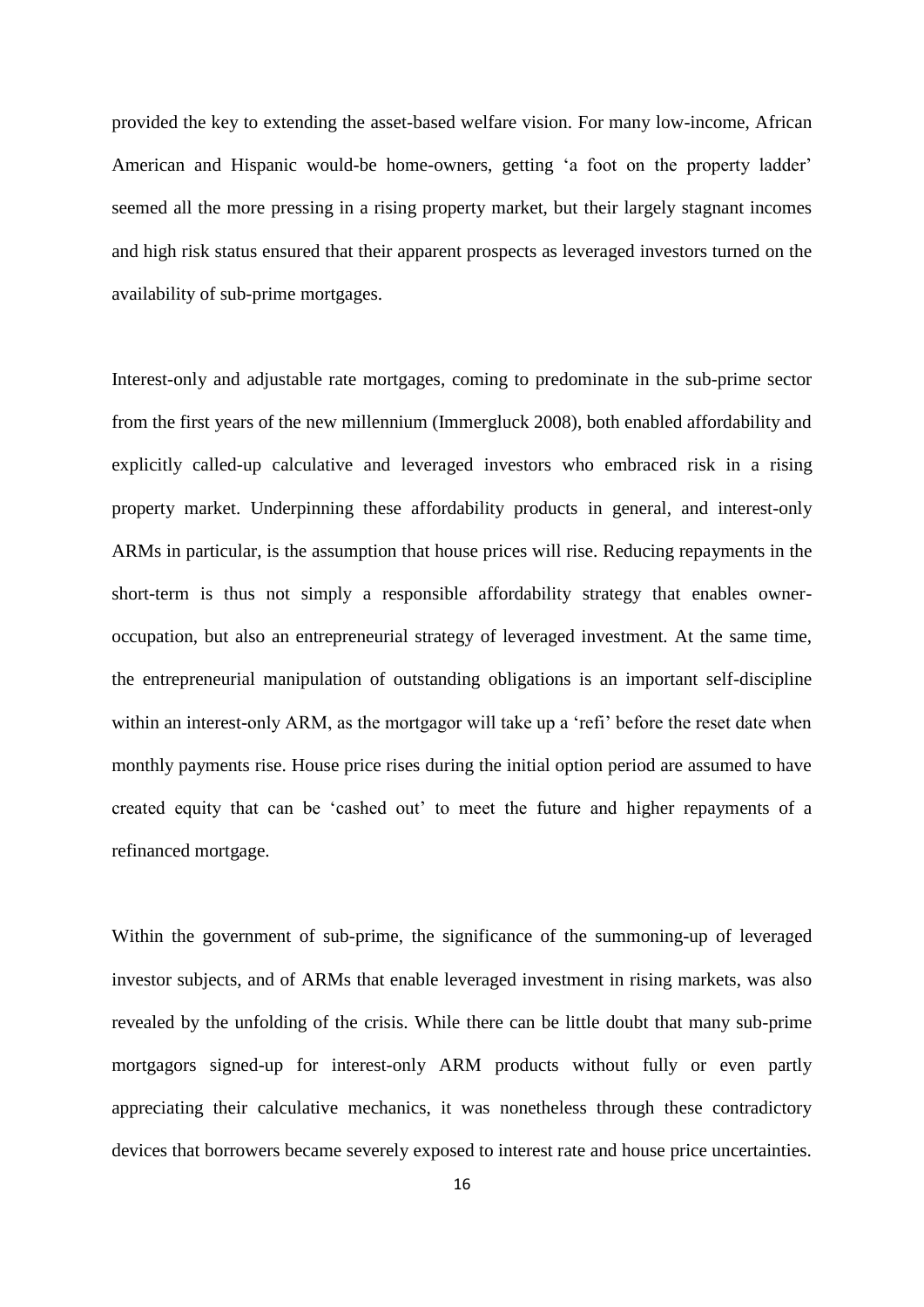A nasty surprise lay in store for those who took out their interest-only ARMs during 2004 and 2005: interest rates rose and house prices fell during their initial option or 'teaser' periods (Bajaj and Nixon 2006a; *Economist* 2007). This was especially the case in the metropolitan areas of California, for example, where house prices had risen rapidly and then suffered a precipitous decline (Immergluck 2008). As reset deadlines loomed and arrived, sub-prime mortgagors were unable to remortgage to either reduce the interest rates payable on their loans, or release equity from their homes. What had once appeared as responsible and entrepreneurial forms of financial self-discipline, making possible owner-occupation and the freedom and security that follows from housing and housing wealth, now exploded into repayment obligations that could not be met and into stark insecurities.

# **The Practice and Politics of Forbearance**

Encouraged by key Congressional figures and by activist campaigns in those areas hardest hit by foreclosure, Federal and state support for forbearance in sub-prime mortgages has, explicitly or otherwise, appeared as the most just and progressive political response to the crisis. The common sense representation of sub-prime that has taken hold in the wake of the crisis rendered the abandonment of delinquent mortgagors politically problematic for even the Bush administration, and also provides the basis for activism that targets assistance for the victims of the crisis. Now, widespread forbearance is certainly necessary in order to prevent huge numbers of sub-prime borrowers from losing their homes. But, as I will show in this section, the politics of forbearance is nonetheless deeply ambivalent within the government of sub-prime and of the mass mortgage market more broadly. On the one hand, forbearance suspends the norm of foreclose and punish, and thereby opens-up political space for disagreement over the merit or otherwise of making borrowers solely responsible for the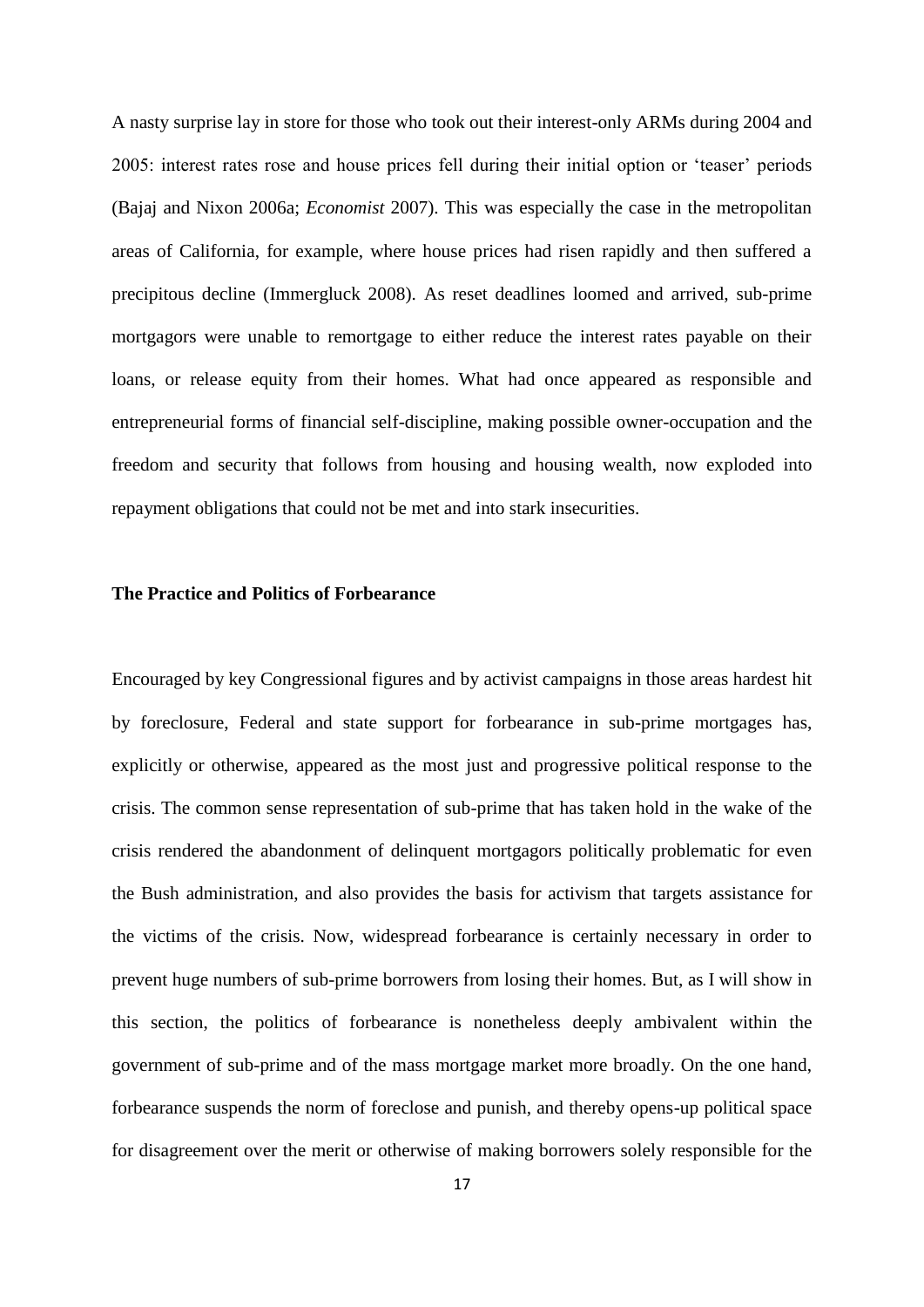reproduction of mortgage loans into the future. On the other hand, however, borrower responsibility for credit obligations continues to be normalised through the legal, calculative and self-disciplinary form taken by presently selective forbearance arrangements, and the political prospects for co-responsibility between lender and borrower are simultaneously closed-down.

#### *Forbearance programmes and campaigns*

At the time of writing in January 2009, the Federal programmes that have been initiated in the last eighteen months or so in support of forbearance echo the New Deal legislation of the early 1930s that created both the FHA and the Home Owner's Loan Corporation (HOLC). On that occasion it was the purchase of troubled mortgages from lenders by the HOLC that was pivotal to state-orchestrated forbearance (Crossney and Bartelt 2006). But, with policymakers conscious of so-called 'moral hazard' and of providing assistance to lenders that they deem to be guilty of predatory practices, Federal support for forbearance in the sub-prime crisis has taken a form that is somewhat different to the operations of HOLC during the New Deal. In the words of now former President George W. Bush:

We've got a role, the government has got a role to play – but it is limited. A federal bailout of lenders would only encourage a recurrence of the problem. It's not the government's job to bailout speculators, or those who made the decision to buy a home they could never afford. Yet there are many American homeowners who could get through this difficult time with a little flexibility from their lenders, or a little help from their government. I strongly urge lenders to work with homeowners to adjust their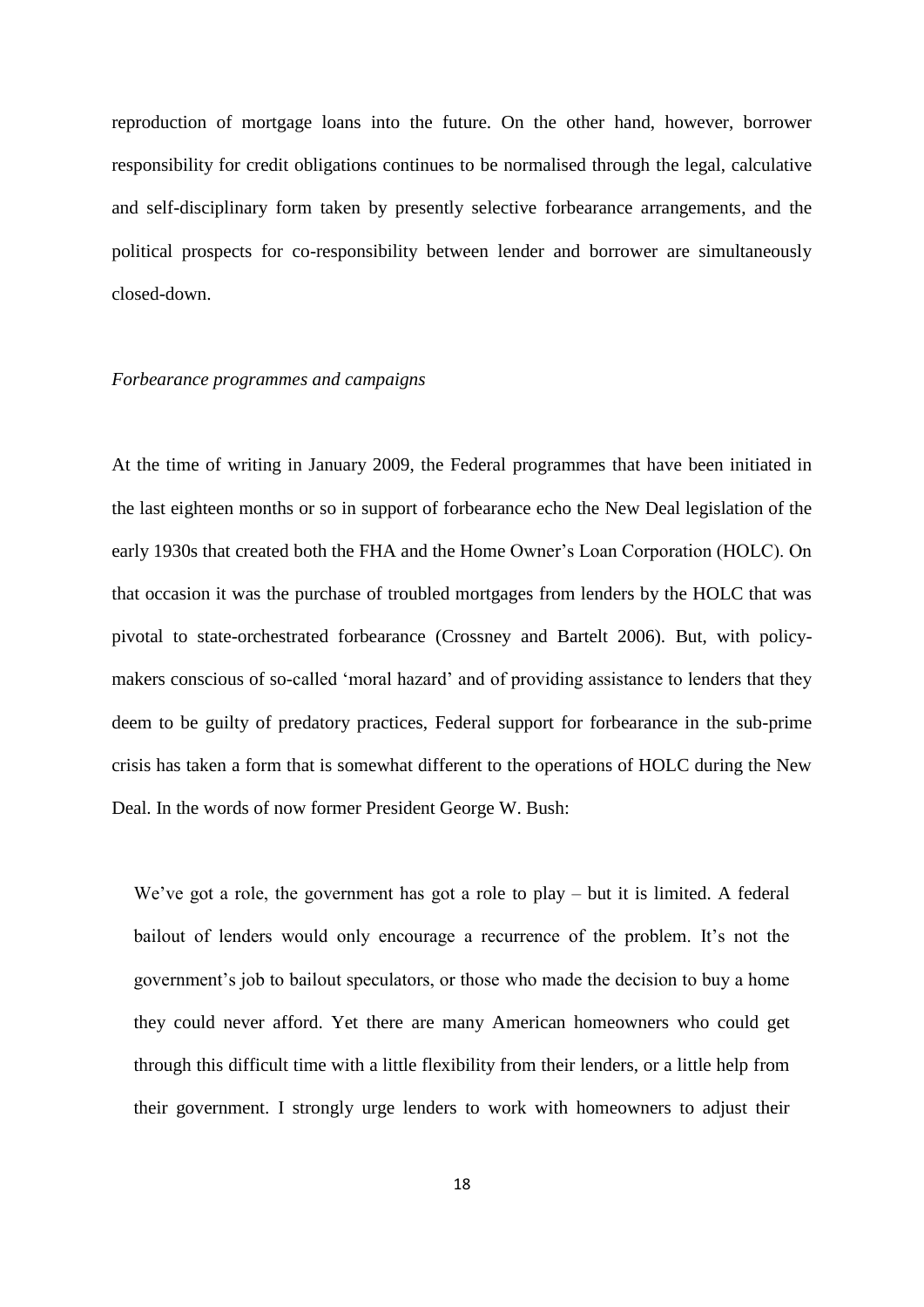mortgages. I believe lenders have a responsibility to help these good people to renegotiate so they can stay in their home (Office of the Press Secretary 2007).

Various legislative programmes and arms of government have been involved in cajoling forbearance. For example, the Mortgage Forgiveness Debt Relief Act of December 2007 suspended the income taxes that apply when debtors benefit from a reduction in their mortgage balance because of forbearance. The Act also included provision for an additional \$180 million of Federal funding for not-for-profit credit and housing counsellors who, approved by the Department of Housing and Urban Development (HUD), assist debtors in negotiating forbearance (Weicher 2007: 833). The institutional and legislative focus of Federal support for forbearance in sub-prime mortgages has been, however, the FHA. The centrality of the FHA in Federal forbearance initiatives is, in effect, an attempt to revive and expand a role that it played much more extensively in low-income and high-risk sectors of the mortgage market prior to the boom in sub-prime. Part of HUD, the FHA has, since 1934, insured the loans of those meeting its qualification requirements (Ronald 2008). In the terms of the FHA,'FHA mortgage insurance provides lenders with protection against losses as the result of the homeowner defaulting on their mortgage loans. The lenders bear less risk because FHA will pay a claim to the lender in the event of a homeowner's default'.<sup>2</sup>

Reviving the FHA was somewhat problematic for the Bush administration, as the FHA has long been viewed with suspicion by conservatives who stress that the insurance it provided was milked by uncompetitive lenders. Indeed, many had been more than happy to see its traditional function in support of the margins of the mortgage market displaced by the rise of

<sup>&</sup>lt;sup>2</sup> <http://www.hud.gov/offices/hsg/fhahistory.cfm>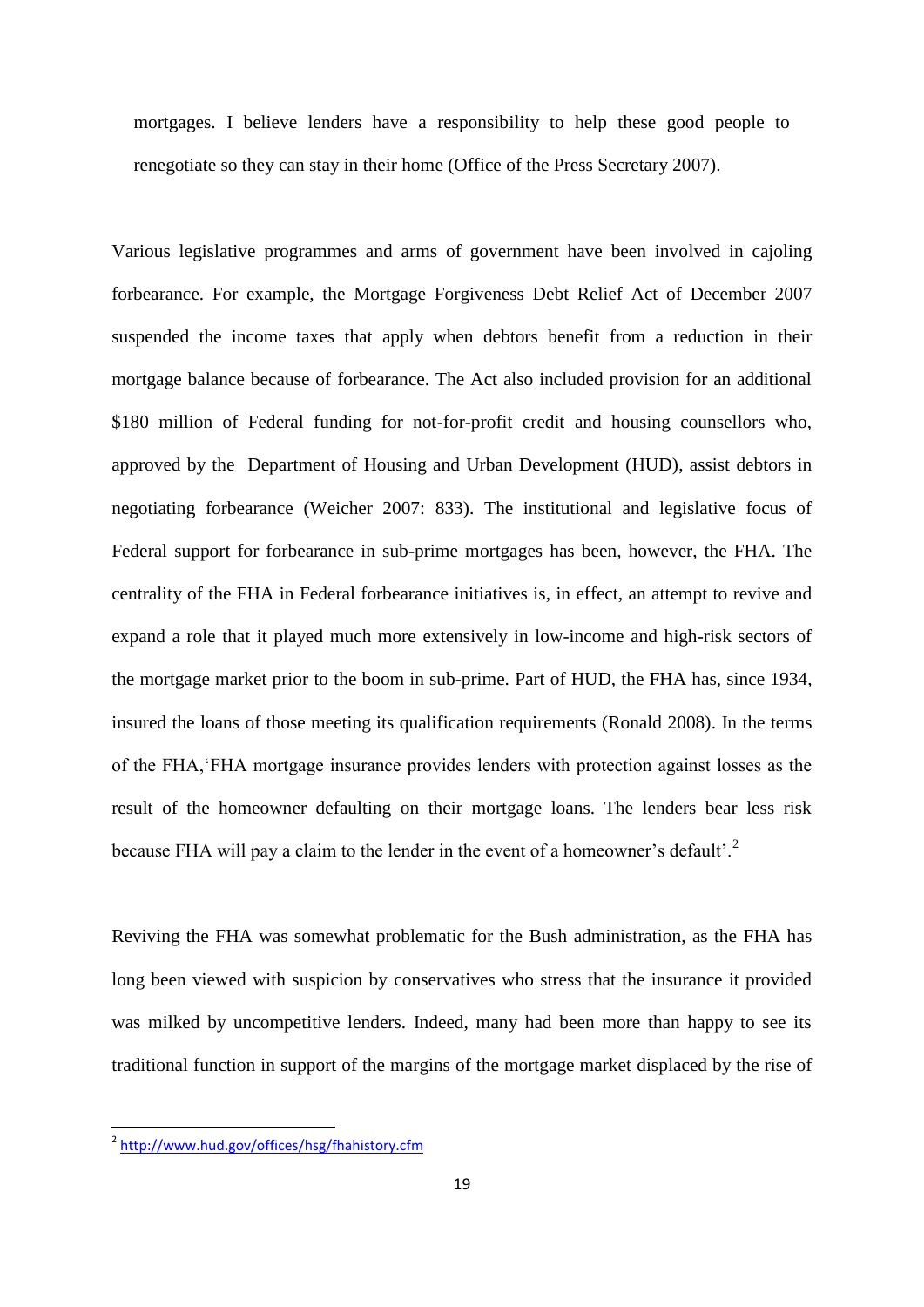the sub-prime sector sector. Nonetheless, the Bush administration settled on the role of the FHA in Federal support for forbearance by the summer of 2007, announcing its headline FHASecure programme at the end of August (Office of the Press Secretary 2007). What marks FHASecure is that FHA insurance is made available to those mortgagors who are classed as delinquent on their existing ARM obligations (Weicher 2007). Prior to FHASecure, the FHA's underwriting criterion prevented insurance of new loans taken out by those already delinquent on their existing mortgage. Under the remit of FHASecure, and according to the FHA (2008), it insured 200,000 mortgages that were refinanced from ARMs to 30-year fixed rate products between September 2007 and May 2008. However, many of those insured under FHASecure during this period were current with their mortgage repayments and, as FHA Commissioner Brian D. Montgomery makes plain, the target of FHASecure in the first instance are the ARMs that he describes as 'exotic loans' and not the sub-prime sector per se (in FHA 2008).

In the wake of FHASecure, the Treasury Department and HUD were also instrumental in encouraging the formation of the HOPE NOW Alliance in mid-October 2007. The Alliance, a joint initiative between mortgage servicers, credit and housing counsellors and an array of primary and secondary mortgage market institutions, came together to 'create a unified, coordinated plan to reach and help as many homeowners as possible'.<sup>3</sup> This 'plan' has subsequently come to include the production of standardised criteria for servicers in their evaluation of a mortgagors' ability to meet repayments on resetting ARMs, thereby enabling priority to be given to those deemed most worthy of forbearance. By February 2008, HOPE NOW claimed that the 26 loan servicers who are Alliance members, and who are responsible

<sup>3</sup> http://www.fsround.org/hope\_now/pdfs/AllianceRelease.pdf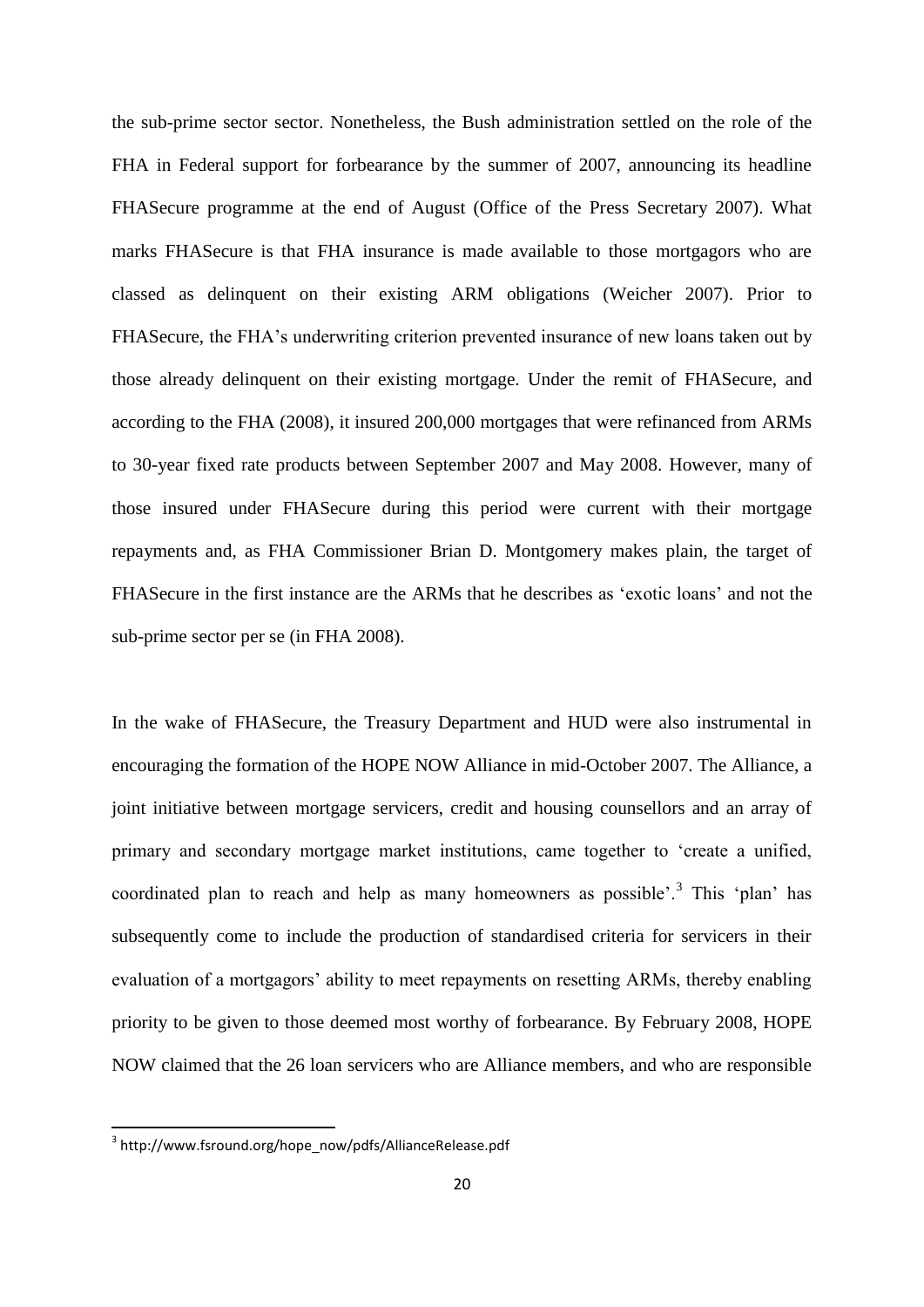for collecting repayments on 90% of the sub-prime loans outstanding, had engaged in forbearance with 545,000 sub-prime mortgagors during the second half of  $2007<sup>4</sup>$ 

Neither FHASecure nor HOPE NOW featured any Federal financial commitment in support of forbearance: the FHA is self-funded through the premiums paid by the mortgagors whose repayments it insures; and the Bush administration's encouragement of HOPE NOW does not appear to have featured direct monetary incentives. Various Congressional legislative proposals to open the Federal coffers in support of forbearance did not gain traction until they became part of the wide-ranging American Housing Rescue and Foreclosure Prevention Act of late July 2008. President Bush's willingness to sign the Act seems to have been a result of the provisions, added at the last minute, to raise the national debt limit in order to temporarily authorise the Treasury Department to bail-out the ailing secondary mortgage market operations of Freddie Mac and Fannie Mae (Herszenhorn 2008). These provisions made possible the 'conservatorship' of Freddie and Fannie in early September. Most notably for us, the Act also authorised the FHA to insure up to £300 billion worth of mortgages which, through forbearance arrangements, have been renegotiated and refinanced. The particular target of the Act are the 'reset risks' of around 400,000 mortgagors who, it has been calculated, are well-placed to refinance from ARMs to 30 year fixed-rate loans. To qualify for FHA insurance, the terms of the refinancing deal must include a reduction in the principal balance of the mortgage to no more than 90% of the home's current value. The original troublesome loan must have been originated on a primary residence on or before January 1<sup>st</sup> 2008, and total monthly repayments on that loan must be equivalent to at least 31% of monthly household income. Mortgagors are required to demonstrate their ability to meet the

<sup>4</sup> http://www.fsround.org/hope\_now/pdfs/10-6FebruaryRelease.pdf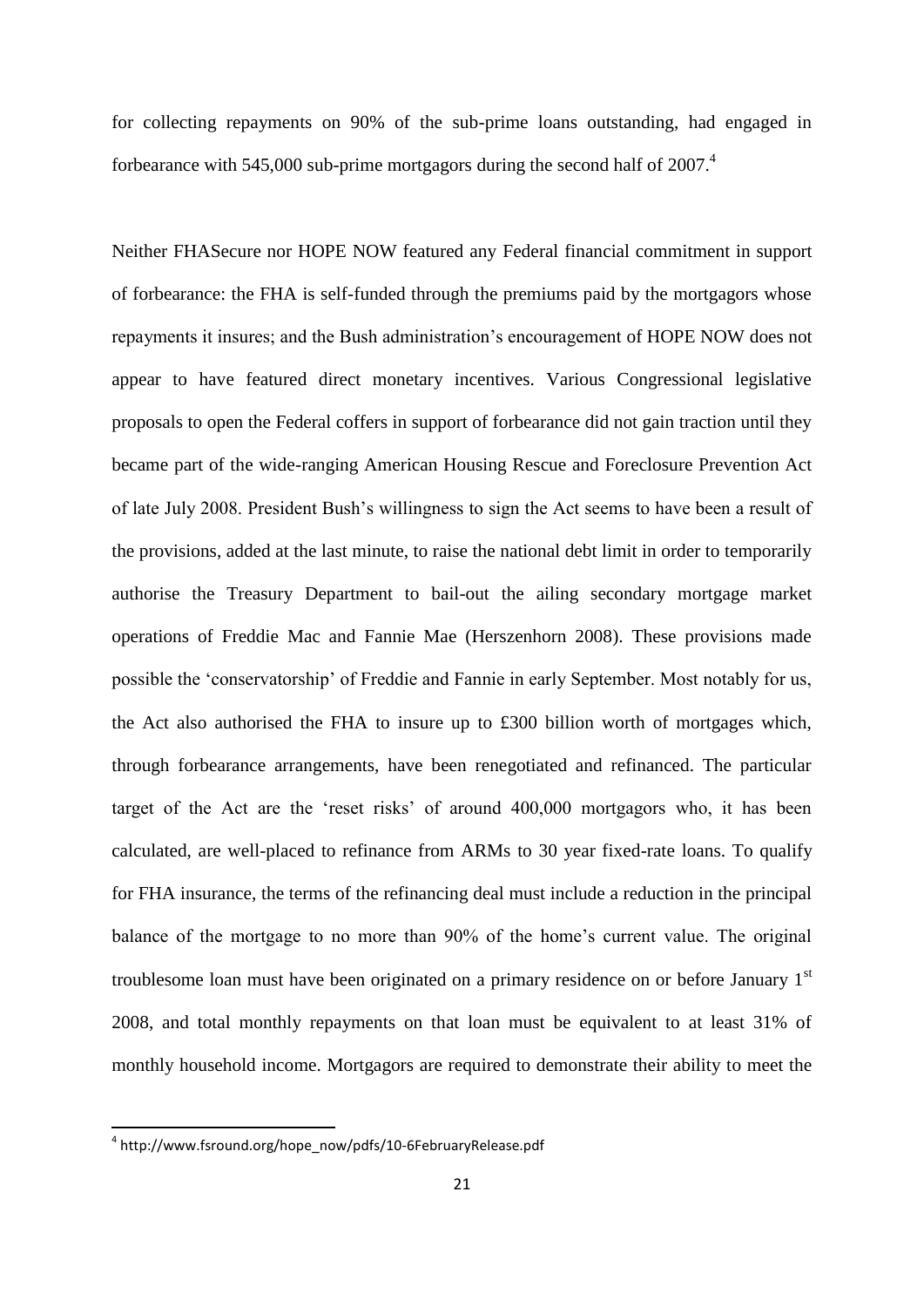repayments on their new loan through income verification procedures, and to pay an annual insurance fee (1.5% on the remaining balance) (Lieber 2008).

Federal support for forbearance in sub-prime mortgage networks can be seen, then, as part of a wider political questioning of the operation of power relations which constitute borrowers, and not lenders, as solely responsible for the reproduction of debt relations. This is certainly the case for those activist groups that currently campaign for forbearance. Consider, for example, the position of Americans For Fairness in Lending (AFFIL), a national umbrella organisation for local social movements of legal activists, consumer advocates, civil rights campaigners, financial literacy champions, religious groups and so on. AFFIL (No date) casts sub-prime mortgage lenders as predatory, and calls for Federal support for forbearance and the instituting of 'foreclosure moratoriums'. AFFIL shares this position with ACORN, the largest grassroots community organisation in the US with 400,000 member families across 1,200 chapters in 110 cities. The first of ACORN's (No date) *10 Ways to Save Our Homes and Neighbourhoods From Predatory Lenders* calls for 'a one-year moratorium on all foreclosures involving subprime loans that were unaffordable, either from the beginning of the loan or after the rate and payment increased' (p. 2). Underpinning AFFIL's position are six 'Principles of Fairness in Lending' which centre, respectively, on 'responsibility, justice, equality, information, accountability, and law  $\&$  enforcement'.<sup>5</sup> The Principles have proved influential in setting the terrain for recent political debate over the sub-prime crisis, and were endorsed by Barack Obama during his successful 2008 Presidential Election campaign. Under the principle of 'law & enforcement' AFFIL state that 'Our government must establish essential consumer safeguards in the lending marketplace with laws that hold all members of

<sup>5</sup> http://www.affil.org/endorse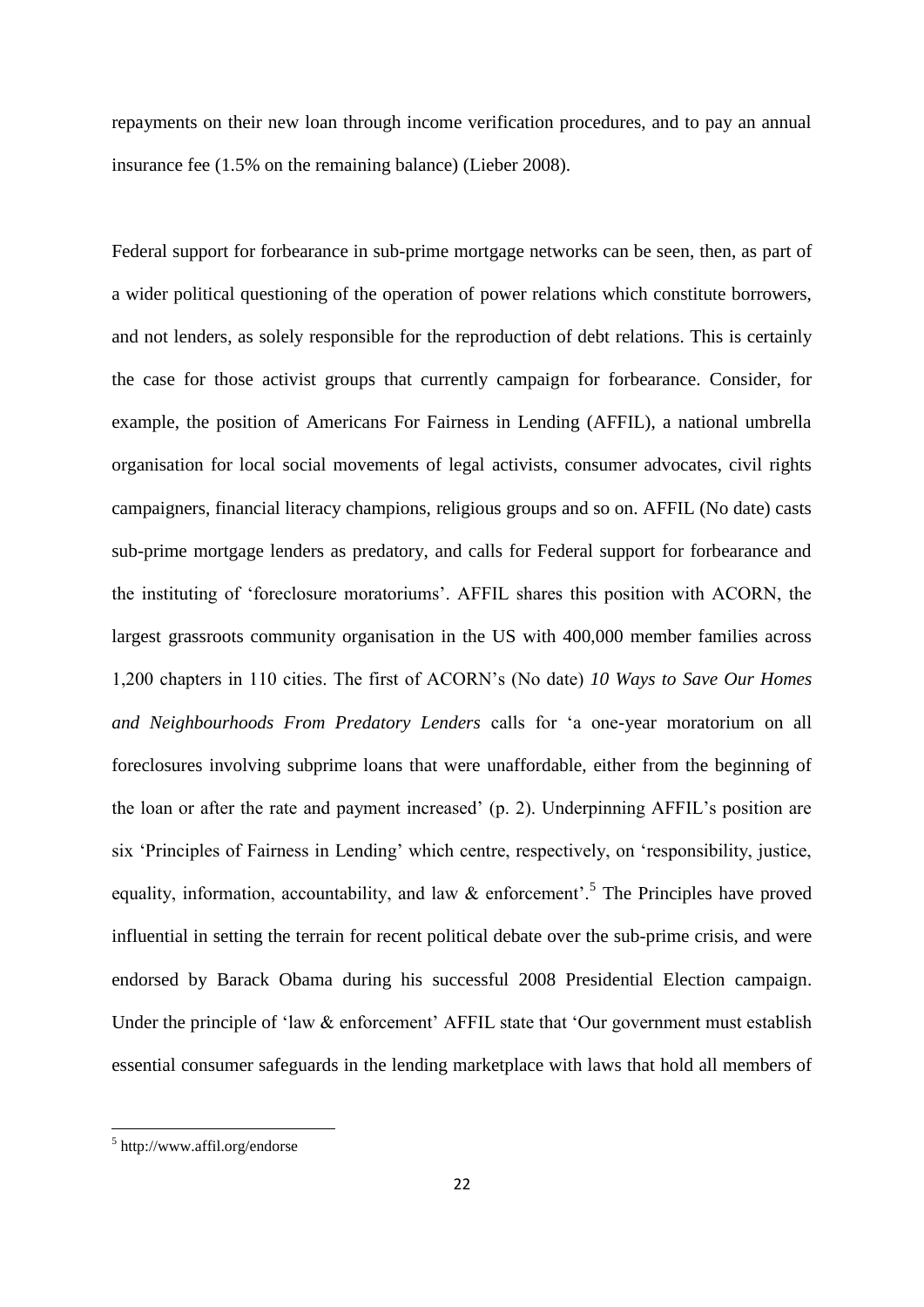the lending industry liable for activities *throughout the life of the loan* and its collection' (*my emphasis*).

In California, so badly effected by the foreclosure crisis, a not dissimilar relationship exists between activists' calls for forbearance and their wider appeal for a degree of coresponsibility between lenders and borrowers. The California Reinvestment Coalition (CRC), representing 250 not-for-profit organisations across the state, has, for instance, issued a number of reports that seek to expose the limited extent of forbearance practiced by loan servicers. Drawing on a snap-shot of the experiences of home and credit counsellors in California during April 2008, the CRC (2008) found that servicers were only marginally more likely to modify mortgages than was the case in late 2007, and were still only very rarely considering a reduction in principal as part of forbearance negotiations. Based on their findings, the CRC recommend that servicers take responsibility and 'step up and take ownership of this crisis and its solutions' (p.7). They also call for the California legislature and Governor Schwarzenegger to take action which has, with campaigning by others such as the Center for Responsible Lending, subsequently been forthcoming. On July  $10^{th}$  2008, California joined New York in passing modifications to their local foreclosure law, and servicers are now required to exhaust all avenues in order to contact borrowers and negotiate modified terms before foreclosing.<sup>6</sup>

*From abandonment to co-responsibility?*

**.** 

<sup>&</sup>lt;sup>6</sup> On the New York legislation, see the website of the Neighbourhood Economic Development Advocacy Project (NEDAP) at http://www.nedap.org/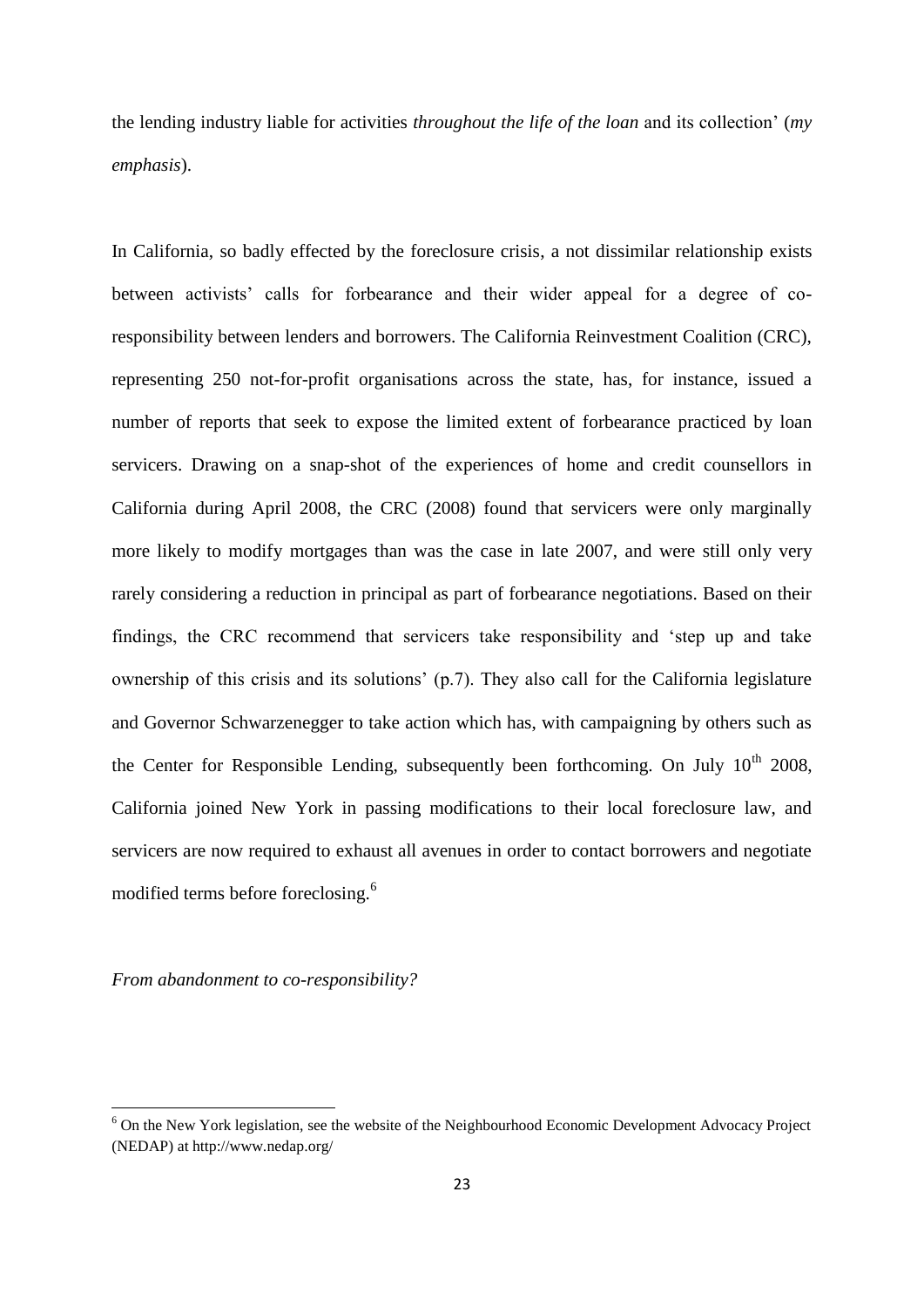Programmes and campaigns in support of forbearance are certainly ensuring that some but far from all sub-prime borrowers are not abandoned in the course of the crisis. Yet, the extent to which the politics of forbearance can establish co-responsibility between lenders and borrowers remains in serious doubt, as the norm of borrower responsibility for outstanding repayments is, at once, challenged and reinforced. The politics of forbearance can be seen, then, to further and continue the legal, calculative and self-disciplinary forces of the government of sub-prime and of the mass mortgage market more broadly.

From the outset, concerns to promote forbearance typically reduce political questions as to whether debtors should be singled out for punishment to legal questions as to appropriate procedures and competing rights. As Rose and Valverde (1998) stress more broadly, while the law in liberal government extends 'the powers of administration over life in the name of reason', it also turns on 'the discourse of rights and legality' that can be 'deployed as principle of critique of the extension of such rationalized powers over life' (p.543). So, for example, legal activists and critical legal scholars tend to draw attention to the way in which the legal processes of foreclosure are not standardised across different states, and do not give a debtor the right to forbearance and the rescheduling of their repayments. Lawyers groups are thus currently campaigning for a national foreclosure bill that would set a uniform procedure for every state, and include rules governing the notice period during which debtors may answer a complaint and the charging of fees (Morgenson and Glater 2008). Legal activists also recommend that those currently facing foreclosure declare themselves bankrupt (e.g. Porter 2007). This is because bankruptcy is covered under Federal law and specialised Federal courts, and under the provisions of Chapter 13 the bankrupt has the right to negotiate a repayment structure with their creditors and, in effect, this halts the foreclosure process. Controversially in this regard, President Bush's reform of bankruptcy law in 2005 included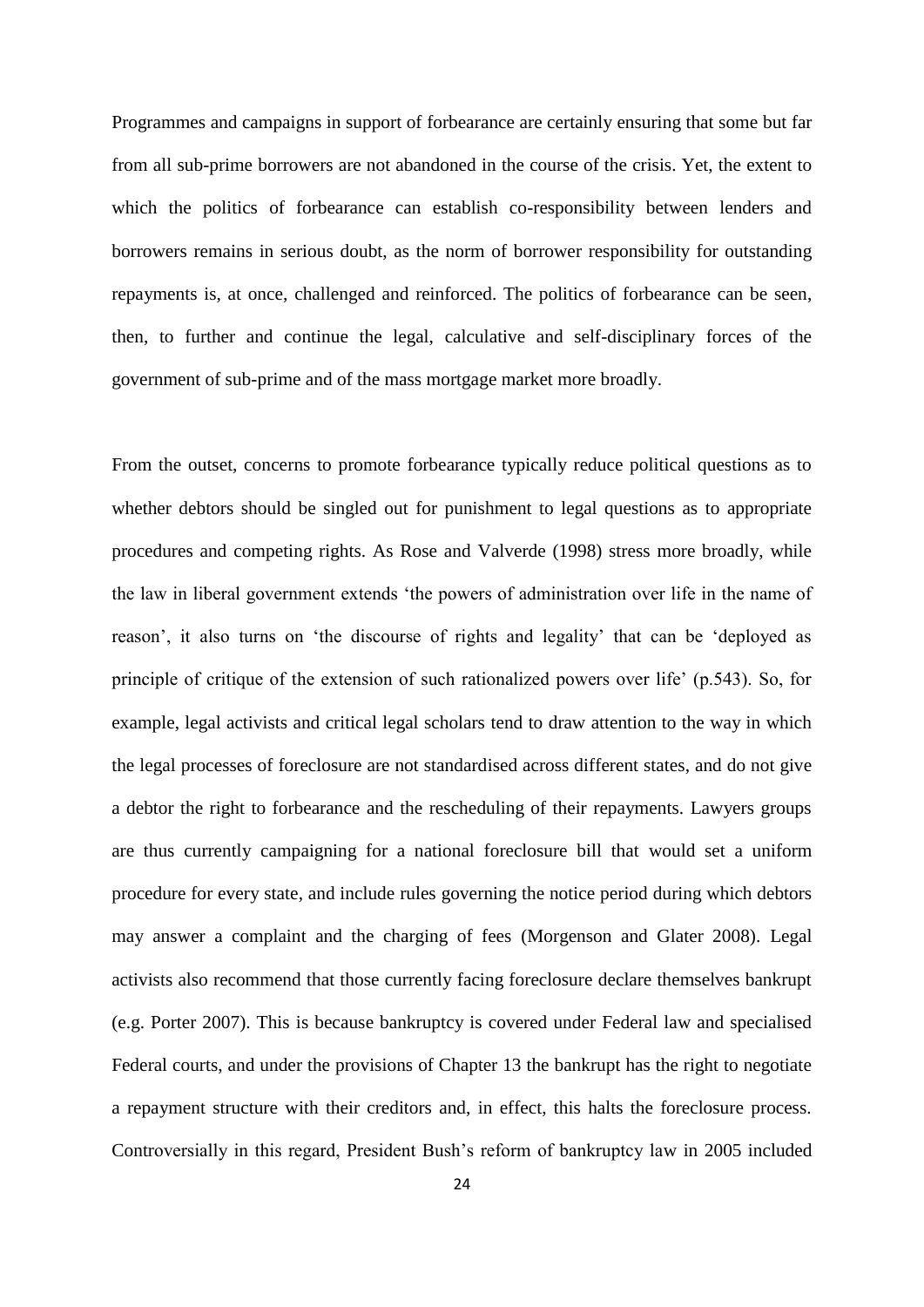measures which prevent the reduction of the principal on a loan under Chapter 13, thereby making possible only modifications in interest rate and term.

In addition, considerable legal activism has surrounded the manner in which the securitisation of mortgages leads, in effect, to the privileging of the rights of investors as claimants. This issue was also highlighted by an influential International Monetary Fund (IMF) Working Paper from July 2007 that, while praising the capacity of securitisation techniques to 'spread risk' between investors, nonetheless warned that the legal claims of investors and their contractual relations with servicers made forbearance problematic (Kiff and Mills 2007). The typical terms of securitisation contracts protect the interests of investors by severely limiting the number of loans within a securitised pool that can be modified. Legal activists and organisations, such as AFFIL and the National Association of Consumer Advocates, have thus sought to contest the rights of investors and the legal definitions of the responsibilities of different parties in mortgage-backed securities programme in the name of the rights of debtors to forbearance.

Political attempts to forge the co-responsibility of lender and borrower in debt workout are also abridged as attention comes to focus on the calculative measures that determine borrower eligibility and inclusion/exclusion in forbearance. Here the practical ambiguities and political ambivalence of forbearance come quite sharply into view, as calculations written into the FHASecure programme and the provisions of the American Housing Rescue and Foreclosure Prevention Act serve to separate and divide apparently deserving mortgagors from the undeserving. As Andrew Barry (2002) suggests in broad terms, calculative technologies of economy are 'anti-political' in their consequences, seemingly solving disagreements and thereby delimiting scope for 'political action' which otherwise 'opens up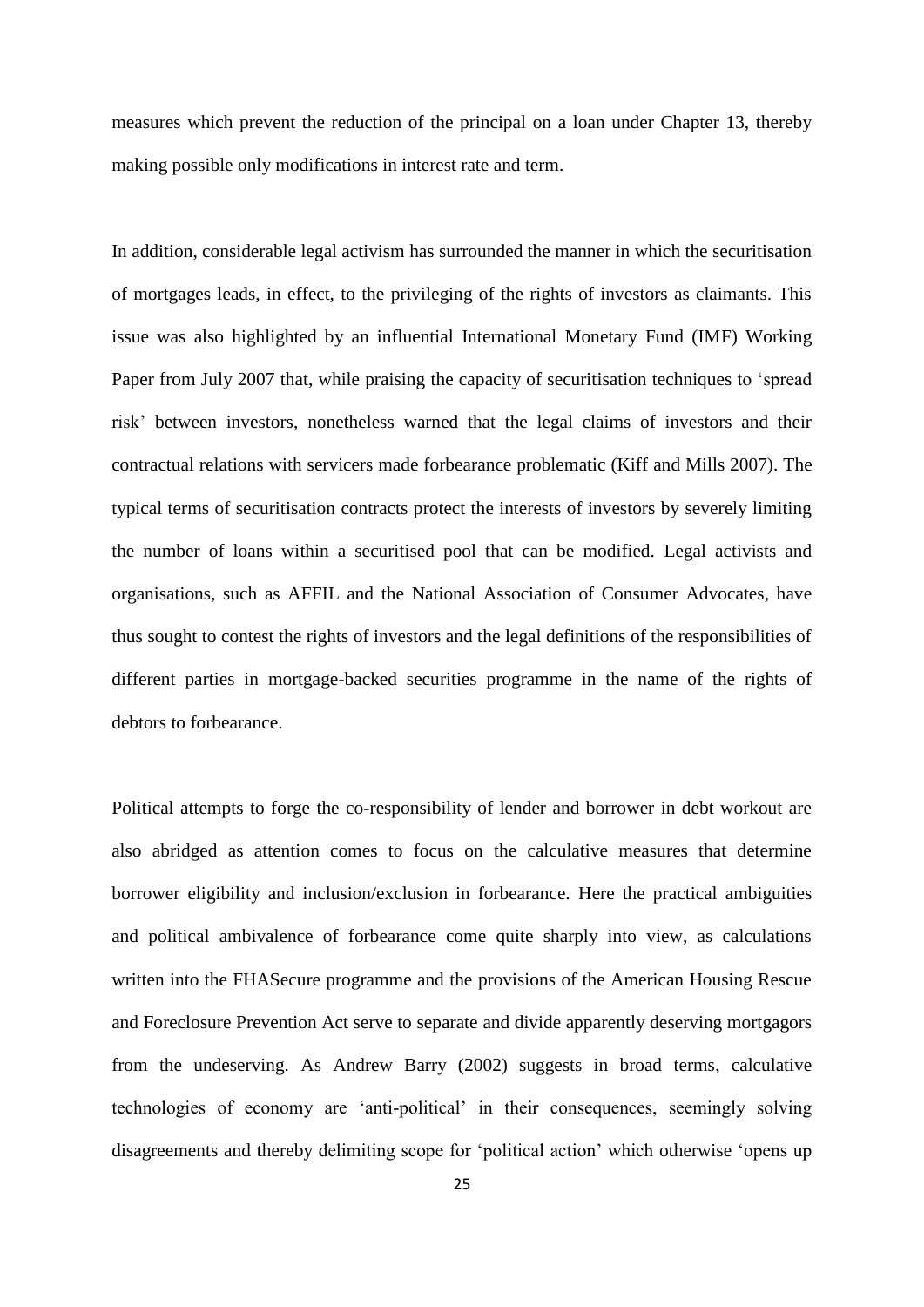the possibility for disagreement' (p. 270). And yet, as Barry also contends, 'the politics of calculation' also matters because calculation is 'inventive' and may not always and everywhere close-down the political (p. 279).

Consider, for example, the way in which John C. Weicher (2007), Director of the Center for Housing and Financial Markets at the Hudson Institute, concentrates his fire on FHASecure's 'unnecessary limitations' which, for him, arise out of FHA's underwriting criteria and riskbased pricing (p. 834). Although FHASecure relaxed the FHA's underwriting standards, the scheme uses a series of risk calculations to determine which delinquent borrowers qualify. Those who are deemed either able to afford their existing ARM after it resets, or who are understood to be especially undeserving as they were unable to meet their repayments even prior to their ARM reset, do not qualify for FHASecure. Similarly, the insurance of new loans under FSASecure is risk-rated, such that borrowers pay differentiated premiums based upon a series of calculations about their likelihood of default. For Weicher, this 'works against the basic purpose of the program' (p. 834). While it is notable, then, that the terms of the American Housing Rescue and Foreclosure Prevention Act reject risk-based pricing in favour of a flat-rate premium, this was opposed by the leadership of the FHA before the legislation passed into law.

Finally, and perhaps ultimately, forbearance is necessarily ambivalent politically because it constitutes the co-responsibility that may or may not emerge between lender and debtor as an exceptional suspension of disciplinary norms. Once undertaken, forbearnance reassembles the borrower as a responsible and self-disciplinary subject. In the sub-prime crisis and the wider foreclosure crisis centred on ARMs, forbearance becomes an act undertaken in the name of those who were typically not guilty of imprudence but who were the victims of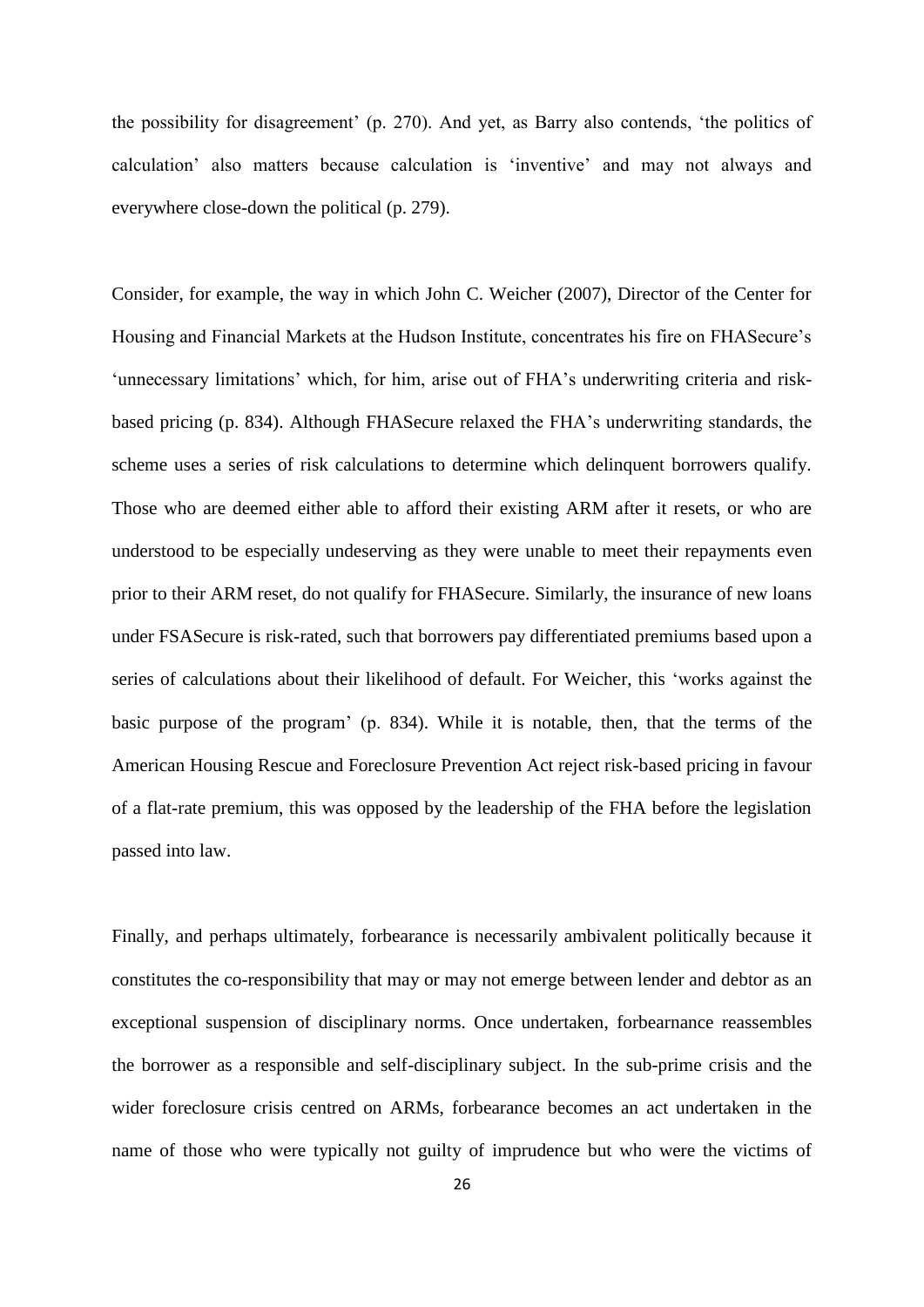highly dubious lending and broking. Saving sub-prime borrowers from foreclosure becomes, in turn, linked to the wider benefits of reducing pressures on a housing market that is already experiencing sharp price falls, and on a mortgage market where 'bad debts' undercut the availability of credit more broadly.

Seen in these terms, there is clearly a sense in which the politics of forbearance is framed by the exercise of biopower and the government of the population, a politics in which issues of individual conduct closely interconnect with national issues. It follows that, once the subprime sector has been regulated and there are no more victims of predatory lending, then normal service for households, neighbourhoods and the national economy can be resumed. In the words of Ben Bernanke (2008), 'Reducing the rate of preventable foreclosures would promote economic stability for households, neighbourhoods, and the nation as a whole' (p. 4). Once normal service is resumed, foreclosure and growing indebtedness will, it is assumed, once again be issues for which self-disciplined individuals are solely responsible. Even what are apparently the most radical forbearance proposals and policies are time-limited. Ultimately, lenders and servicers continue in large part to retain discretion over the form that forbearance takes and, once negotiated, responsibility for keeping up repayments falls squarely on the shoulders of the borrower.

#### **Concluding Remarks**

To summarise, foreclosure and forbearance give rise to significant questions about the production and reproduction of sub-prime mortgage debt through disciplinary and governmental power relations, questions that are neglected in dominant post-crisis representations of sub-prime. In addressing these questions, I have taken inspiration from the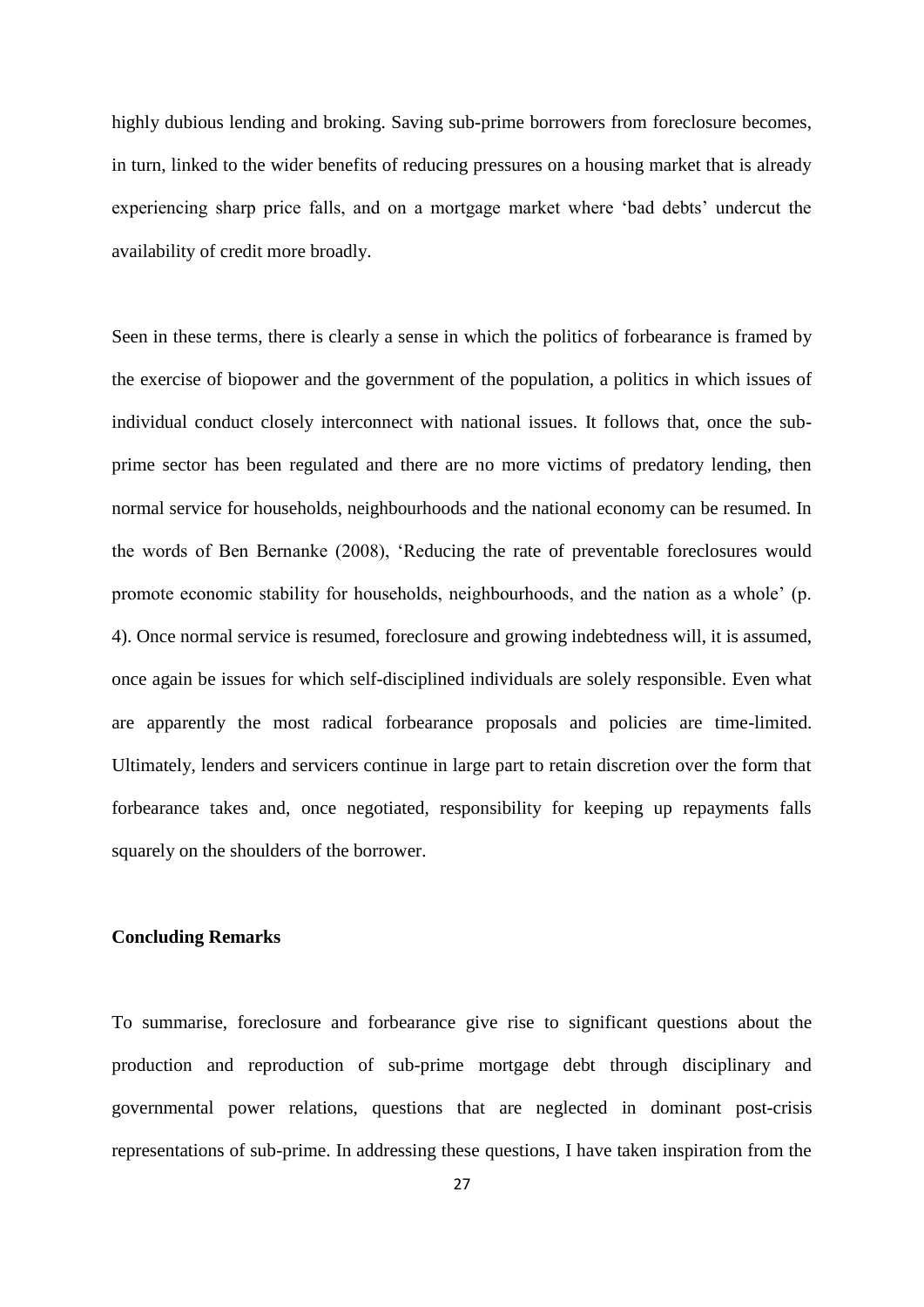later writings of Foucault to situate foreclosure and forbearance within an understanding of the government of sub-prime which does not simply assume that an absence of Federal regulation rendered sub-prime ungoverned and unauthorised. Prior to the crisis, as has been shown here, sub-prime was able to materialise as a legitimate and highly profitable sector of the market precisely because of the legal, disciplinary, calculative and self-disciplinary apparatus that it shared with the mainstream in a mass market.

Although my motivations in offering such a reading of the government of sub-prime have been analytical and conceptual, they have also been political. As I have argued elsewhere (Langley 2008a), simply casting the current crisis as erupting out of the specific and exceptional problems of what Rob Aitken (2006) characterizes as 'the fringes of finance' has detrimental political consequences: the mainstream of 'prime' finance is secured, and political space for the pluralistic and critical questioning that is essential for the emergence of a genuinely democratic and inclusive finance is shut-down. In this vein, then, I have shown here that taking seriously the disciplinary and governmental power relations which produce and sustain sub-prime has important ramifications for how we might understand forbearance as an apparently progressive response to the crisis. Despite the leniency, empathy and egalitarianism that 'forbearance' implies, it is nonetheless deeply ambivalent in political terms and does not simply open-up space for disagreement over whether borrowers should be solely responsible for their sub-prime mortgages into the future. Forbearance also closesdown the prospects for co-responsibility between lenders and borrowers beyond immediate debt rescheduling, and reinforces the legal, calculative and self-disciplinary operation of power in mortgage markets. For those mortgagors who are currently facing foreclosure, then, forbearance may enable them to stay in their homes. The importance of forbearance, of making legal challenges to the foreclosure rights of lenders and of contesting calculations that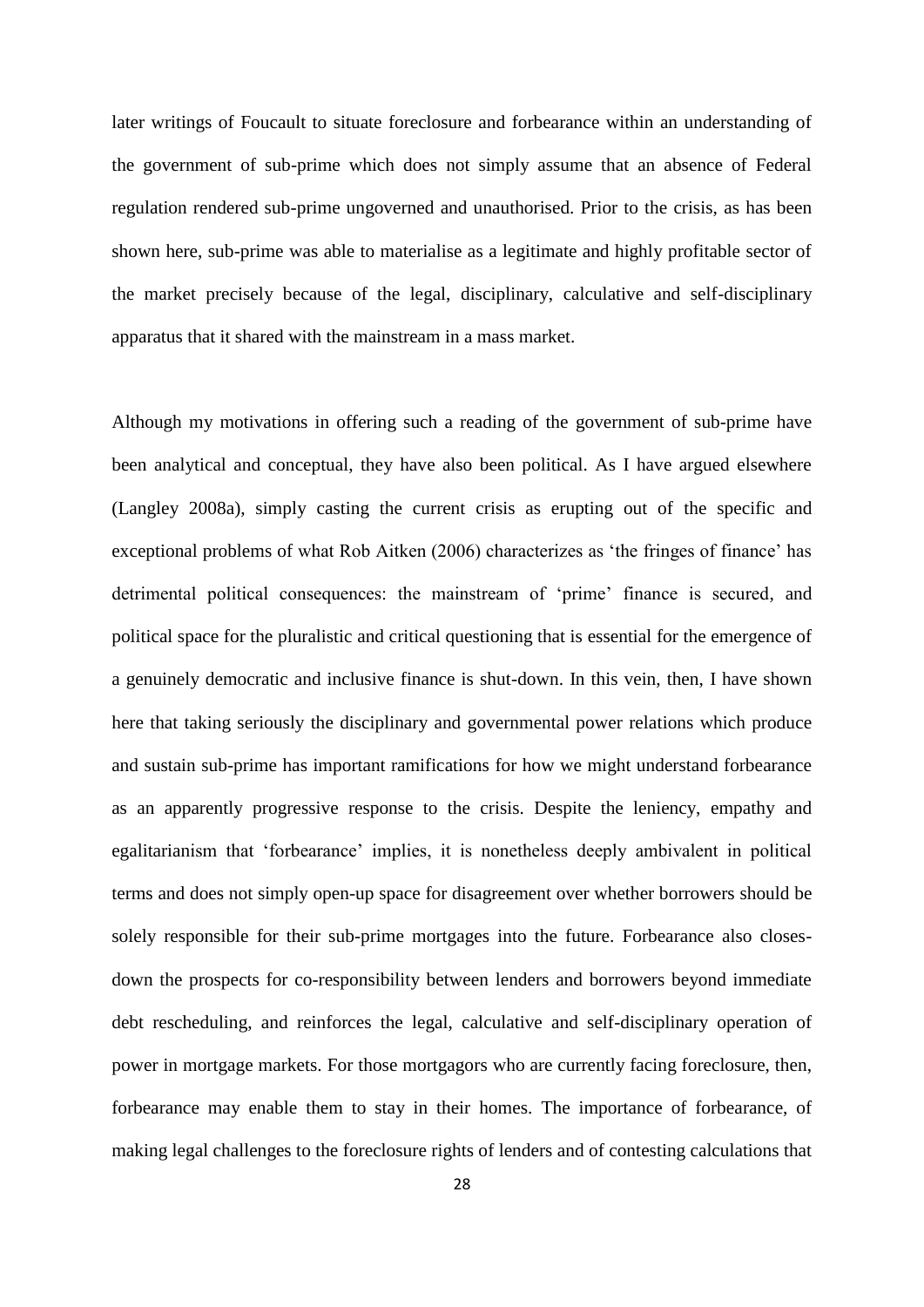create divisions between deserving and undeserving debtors, for example, should certainly not be dismissed as the crisis continues to unfold. Yet, it should also be remembered that the politics of forbearance certainly does not guarantee that a lender or servicer will take responsibility if and when, at some point in future years, a sub-prime mortgagor's renegotiated and high-interest obligations once again become repayments that cannot be met.

## **Bibliography**

ACORN, no date, *10 Ways to Save Our Homes and Neighbourhoods From Predatory Lenders*

http://www.acorn.org/fileadmin/ACORN\_Reports/2007/10\_Point\_Forclosure\_HALF\_PG.pdf Aitken R, 2006 "Capital at its fringes" *New Political Economy* **11**(4) 479-98

Americans For Fairness in Lending, no date, *Neighbourhood and Individual Impact of the Subprime Mortgage Lending Crisis: A Reporter's Guide* http://www.affil.org/uploads/V3/KC/V3KCA0F5oNW5cKKgzXZscw/AFFIL-Reporters-Guide.pdf

Bajaj V, Grynbaum, M.M, 2008 "About 1 in 11 mortgageholders face loan problems" *New York Times* 6 June, online edition

Bajaj V, Nixon R, 2006a "Re-financing, and putting off mortgage pain" *New York Times* 23 July, online edition

Bajaj V, Nixon R, 2006b "Subprime loans going from boon to housing bane" *New York Times* 6 December, online edition

Barry A, 2002 "The anti-political economy" *Economy and Society* **31**(2) 268 - 84

Becker J, Stolberg S, Labaton S, 2008 "White House philosophy stoked mortgage bonfire"

*New York Times* 21 December, online edition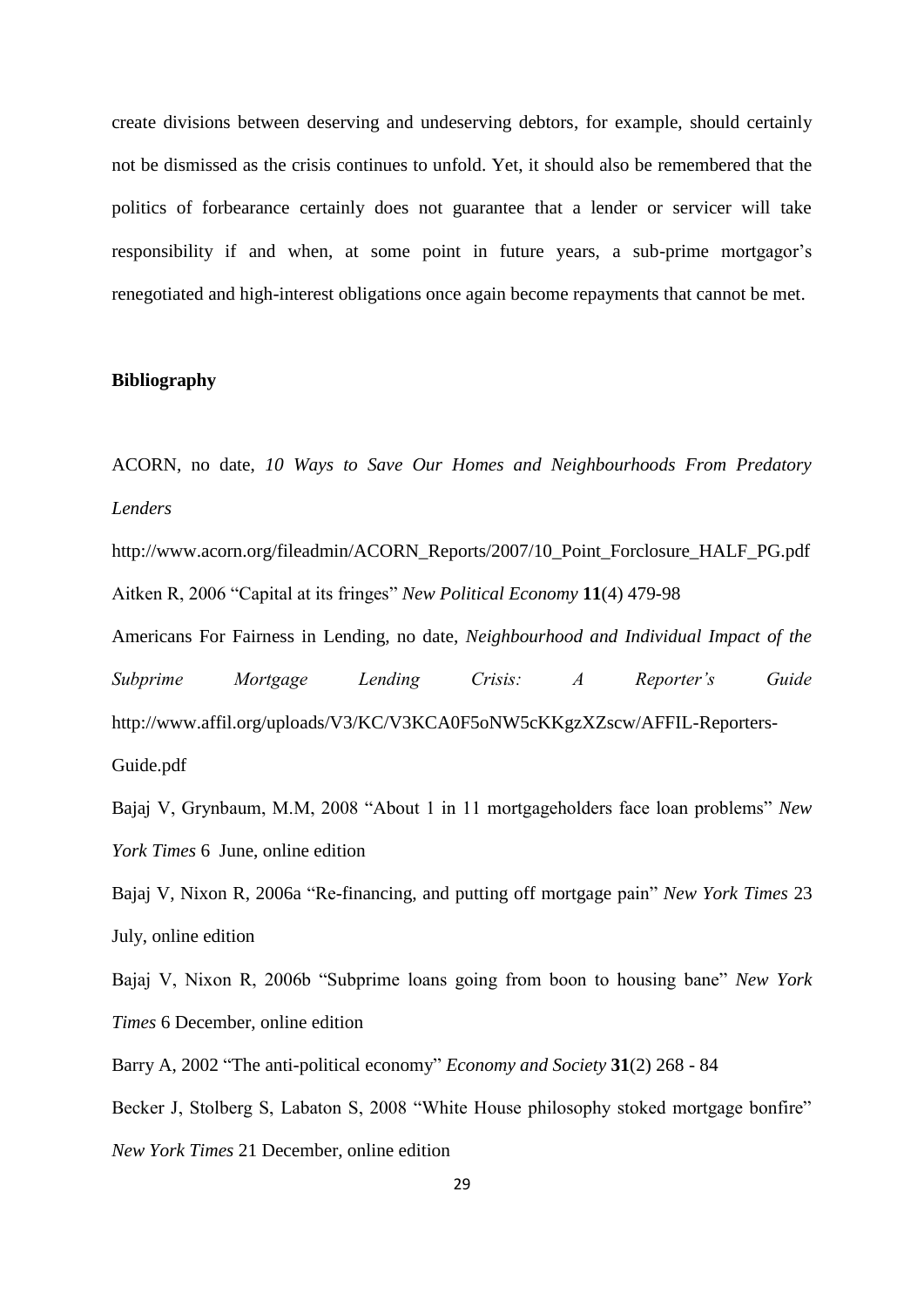Bernanke B, 2008 "Speech at the Independent Community Bankers of America Annual Convention, Orlando, Florida, March 4,

http://www.federalreserve.gov/newsevents/speech/bernanke20080304a.htm

Burton D, 2008 *Credit and Consumer Society* (Routledge, London)

California Reinvestment Coalition, 2008 *The Continuing Chasm Between Words and Deeds* 

*III: Lenders Failure to Forestall Foreclosure at Odds with Public Pronouncements*, http://www.calreinvest.org/system/assets/156.pdf

Clark A, 2008 "Welcome to sub-prime capital, USA" *The Guardian* 28 July, page 23

Cowan A.M, Cowan C.D, 2004 "Default correlation: An empirical investigation of a subprime lender" *Journal of Banking and Finance* **28**(4) 753-771

Crossney K.B, Bartelt D.W, 2006 "The legacy of the Home Owner's Loan Corporation" *Housing Policy Debate* **16**(3/4) 547-574

Deleuze G, 1992 "Postscript on the societies of control" *October* **59** 3-7

Driver F, 1993 *Power and Pauperism: The Workhouse System, 1834-1884* (Cambridge University Press, Cambridge)

*The Economist* 2007 "Cracks in the façade", 22 March, online edition.

*The Economist* 2008 "Map of misery", 8 May, online edition.

Edmistow K.D, Zalneraitis R, 2007 "Rising foreclosures in the United States: A perfect

storm" *Economic Review* **92**(4) 115-146

FHA 2008 *News Release: Bush Administration's FHASecure Refinances 200,000th Mortgage for American Families*,

http://portal.hud.gov/portal/page?\_pageid=73,1828515&\_dad=portal&\_schema=PORTAL

Foucault M, 1979 "On Governmentality" *Ideology and Consciousness* **6** 5-22

Foucault M, 2003 *Abnormal, Lectures at the Collège de France, 1974-5* (Picador, New York)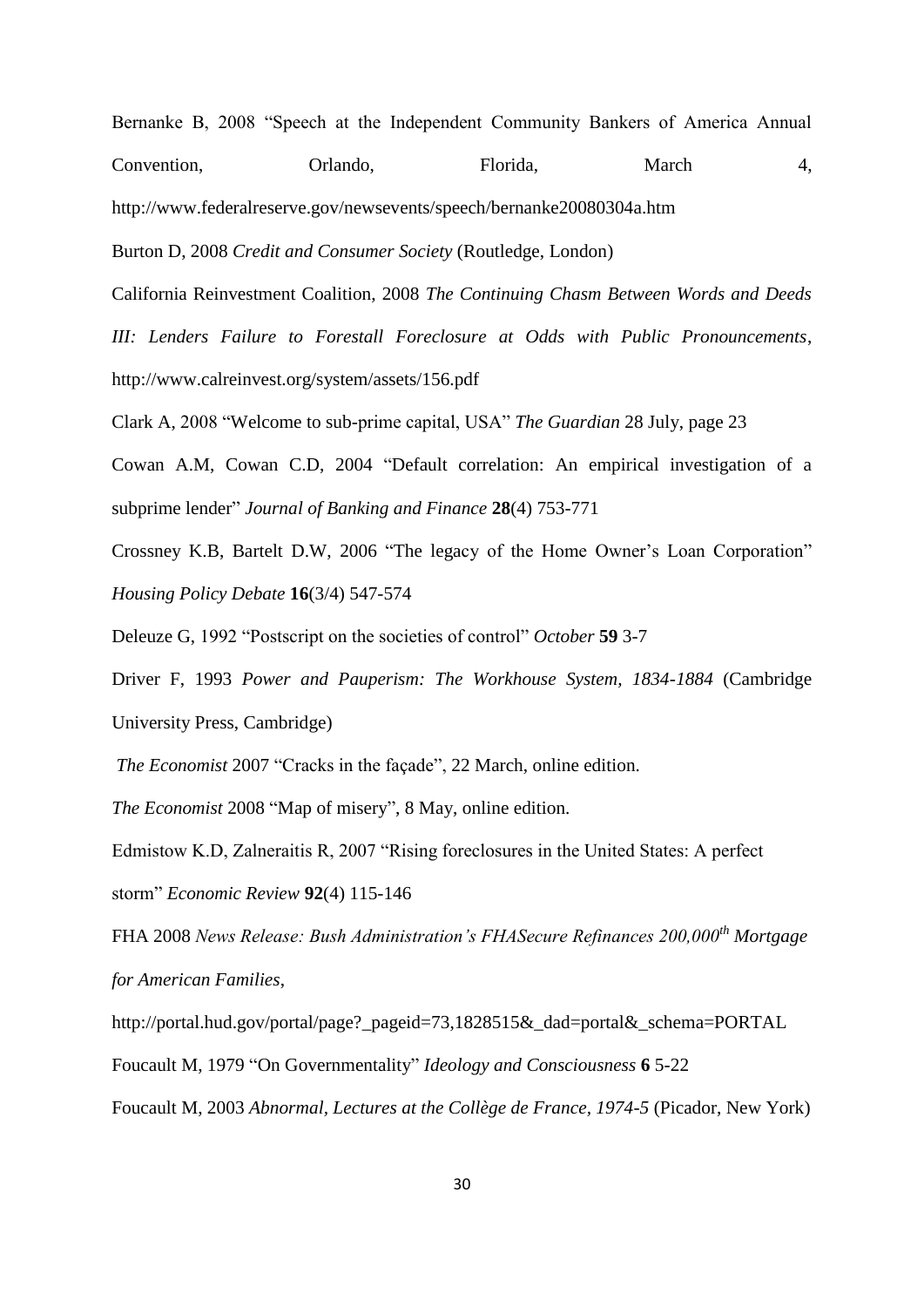Foucault M, 2004 *Society Must Be Defended, Lectures at the Collège de France, 1975-6* (Penguin, London)

Foucault M, 2007 *Security, Territory, Population, Lectures at the Collège de France, 1977-8* (Palgrave, Basingstoke)

Gelphi R-M, Julien-Labruyère F, 2000 *The History of Consumer Credit: Doctrines and Practices* (MacMillan, Basingstoke)

Grey C, 1997 "Suburban subjects: financial Services and the New Right", in *Financial Institutions and Social Transformations* Eds D Knights, T. Tinker (MacMillan, Basingstoke) pp 47-67

Herszenhorn D.M, 2008 "House passes Housing Bill after Bush says he will sign it' *New York Times* 24 July, online edition.

Immergluck D, 2008 "From the subprime to the exotic: Excessive mortgage market risk and foreclosures" *Journal of the American Planning Association* 74(1) 59-76

Kiff J, Mills, P., 2007 *Money For Nothing and Checks for Free: Recent Developments in U.S. Subprime Mortgage Markets*, IMF Working Paper, WP/07/188, July, (International Monetary Fund, Washington D.C)

Langley P, 2008a *The Everyday Life of Global Finance: Saving and Borrowing in Anglo-America* (Oxford University Press, Oxford)

Langley P, 2008b "Sub-prime mortgage lending: a cultural economy" *Economy and Society* **37**(4) 469-494

Lemke T, 2003 "Comment on Nancy Fraser: rereading Foucault in the shadow of globalization" *Constellations* **10**(2) 172-179

Leyshon A, Thrift N, 1999 "Lists come alive: electronic systems of knowledge and the rise of credit scoring in retail banking" *Economy and Society* **28**(3) 434-466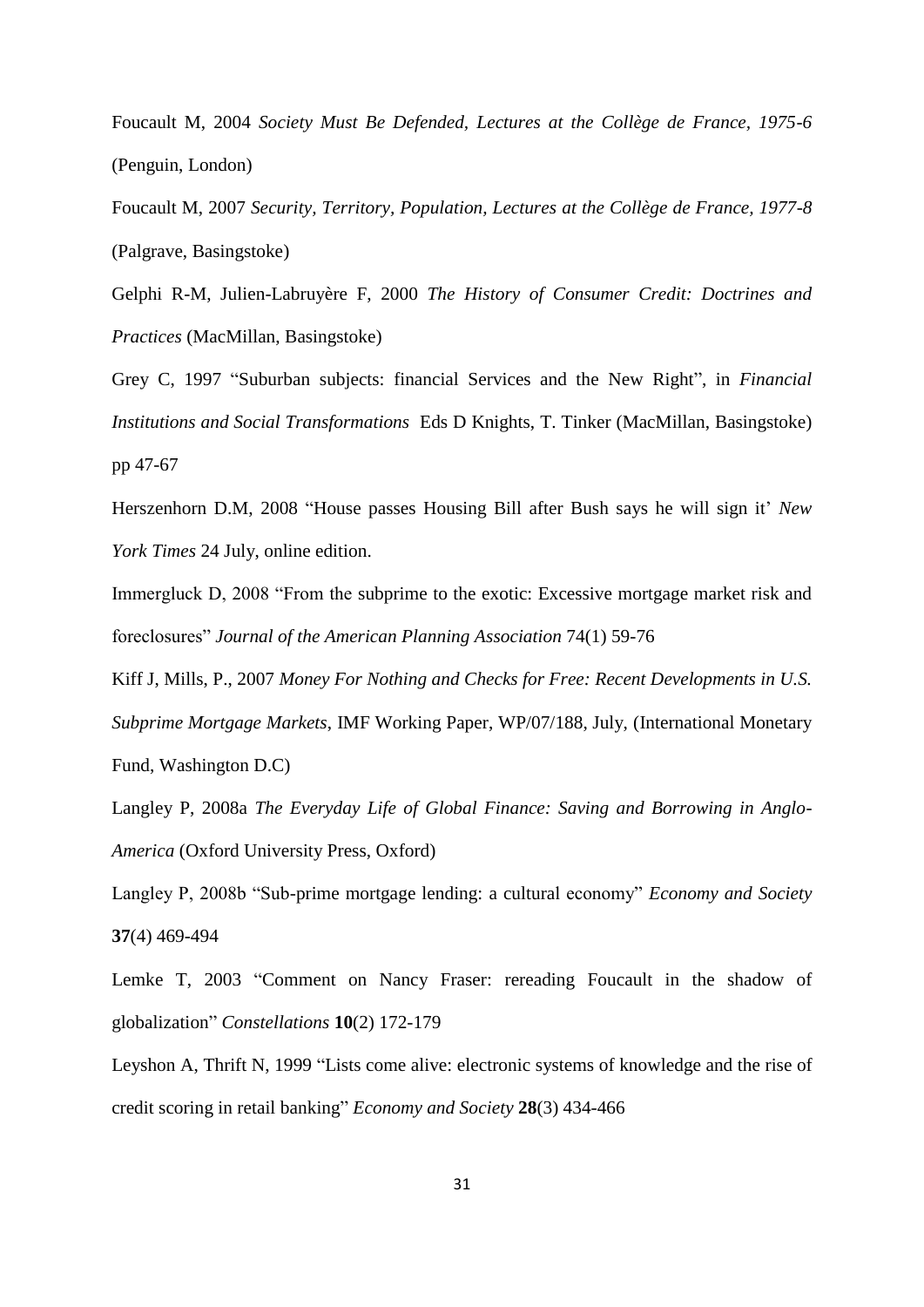Lieber R, 2008 "Housing Bill has something for nearly everyone" *New York Times* 25 July, online edition

Marron D, 2007 "Lending by numbers: credit scoring and the constitution of risk within American consumer credit" *Economy and Society* **36**(1) 103-133

Morgenson G, Glater J.D, 2008 "Foreclosure machine thrives on woes" *New York Times* 30 March, online edition

Office of the Press Secretary, 2007 *New Steps to Help Homeowners Avoid Foreclosure,* 

*Presdient Bush Discusses Homeownership Financing*,

http://www.whitehouse.gov/news/releases/2007/08/20070831-4.html

O'Malley P, 2004 *Risk, Uncertainty and Government* (Glass House, London)

Porter K.M, 2007, "Misbehavior and mistake in bankruptcy mortgage claims" *University of Iowa Legal Studies Research Paper*, Number 07-29, November.

Ronald R, 2008 *The Ideology of Home Ownership: Homeowner Societies and the Role of Housing* (Palgrave, Basingstoke)

Rose N, 1996, "Governing "advanced" liberal democracies", in *Foucault and Political Reason: Liberalism, Neoliberalism, and the Rationalities of Government* Eds A Barry, T

Osbourne, N Rose (University of Chicago Press, Chicago, IL) pp 37-64

Rose N, Valverde M, 1998, "Governed by law?" *Social & Legal Studies* **7**(4) 541-551

Rushton E.W, 2007, *Testimony of Emory W. Rushton, Senior Deputy Comptroller and Chief National Bank Examiner, Office of the Comptroller of the Currency, at Mortgage Market* 

*Turmoil: Causes and Consequences,* Hearing of Senate Committee on Banking, Housing, and

Urban Affairs, 22 March,

http://banking.senate.gov/index.cfm?Fuseaction=Hearings.Detail&HearingID=254